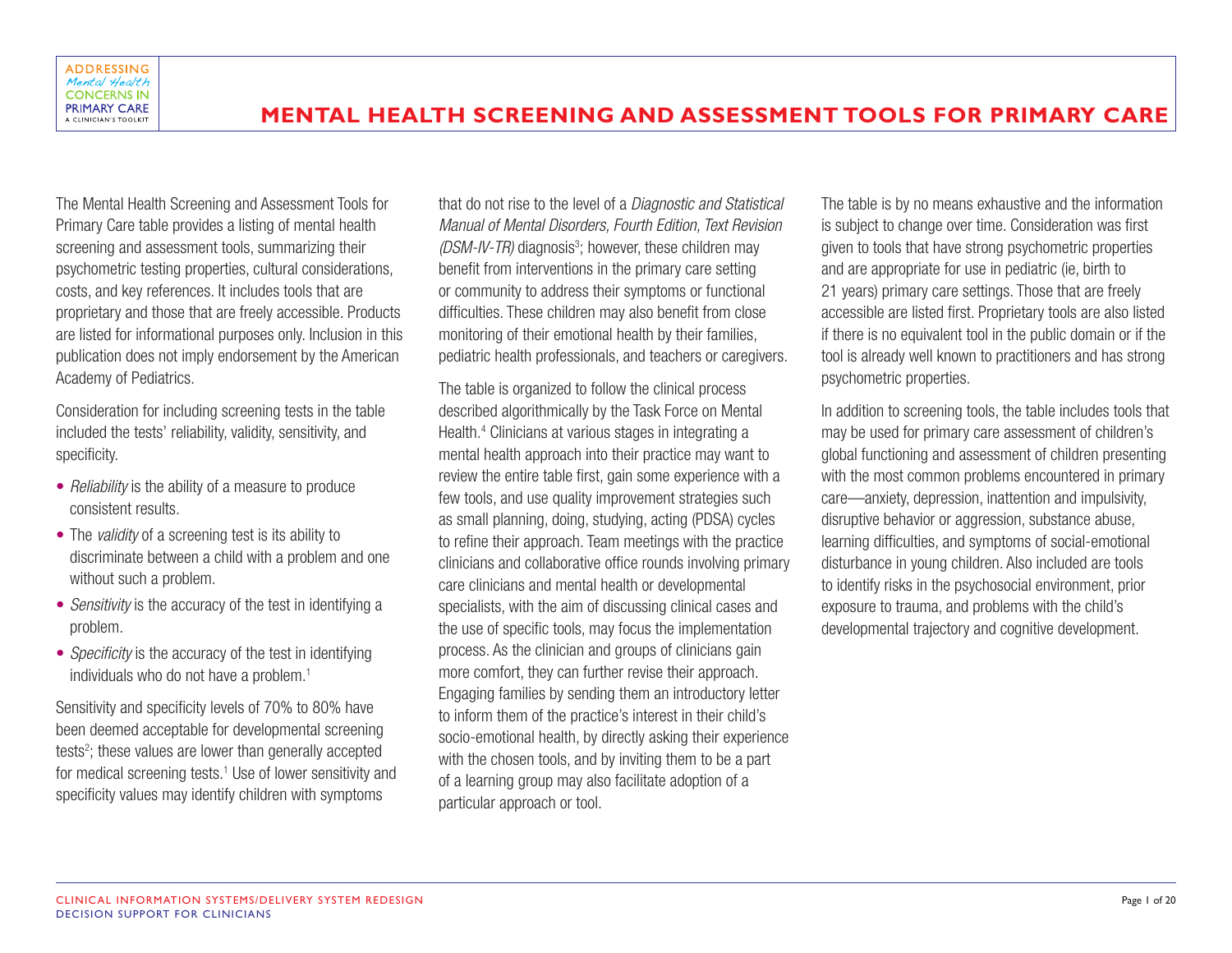| <b>Psychosocial</b><br><b>Measure</b>             | <b>Tools and</b><br><b>Description</b>                                                                                                                                                                                          | <b>Number of Items</b><br>and Format                                                                                                | <b>Age Group</b>                     | <b>Administration and</b><br><b>Scoring Time</b><br><b>Training (none, unless</b><br>otherwise indicated) | <b>Psychometric</b><br><b>Properties</b>                                                                                                                      | <b>Cultural</b><br><b>Consideration</b> <sup>a</sup>                                  | <b>Cost and</b><br><b>Developer</b> |
|---------------------------------------------------|---------------------------------------------------------------------------------------------------------------------------------------------------------------------------------------------------------------------------------|-------------------------------------------------------------------------------------------------------------------------------------|--------------------------------------|-----------------------------------------------------------------------------------------------------------|---------------------------------------------------------------------------------------------------------------------------------------------------------------|---------------------------------------------------------------------------------------|-------------------------------------|
| Mental Health<br>Update and<br>Surveillance       | <b>Bright Futures</b><br>Surveillance Questions <sup>5</sup>                                                                                                                                                                    | Unlimited                                                                                                                           | $0$ to 21 y                          | Variable                                                                                                  | Open-ended questions that<br>invite participatory care. No<br>psychometric properties<br>reported.                                                            | Any language                                                                          | AAP/MCHB<br>Freely<br>accessible    |
|                                                   | <b>Bright Futures Previsit</b><br>and Supplemental<br>Questionnaires                                                                                                                                                            | Variable                                                                                                                            | $0$ to 21 y                          | Variable                                                                                                  | Yes/No questions that invite<br>participatory care and help<br>elicit areas for further couseling.<br>No psychometric properties<br>reported.                 | English                                                                               | AAP/MCHB<br>Freely<br>accessible    |
|                                                   | <b>GAPS (Guidelines for Adolescent</b><br>Preventive Services)<br>Questionnaire <sup>6</sup>                                                                                                                                    | 72 items for younger adolescent;<br>61 items for older adolescent;<br>15 items for parent                                           | Parent,<br>young teen,<br>older teen |                                                                                                           | <b>NA</b>                                                                                                                                                     | English,<br>Spanish                                                                   | Freely<br>accessible                |
|                                                   | HEADSSS <sup>7-9</sup><br>Home,<br>Education/employment,<br>Activities, Drugs,<br>Sexuality,<br>Suicide/depression, Safety                                                                                                      |                                                                                                                                     |                                      | Part of interview process                                                                                 |                                                                                                                                                               |                                                                                       | Freely<br>accessible                |
|                                                   |                                                                                                                                                                                                                                 | Previsit Data Collection (Algorithm Step A2a): Screening for Mental Health and Substance Abuse Problems in Children and Adolescents |                                      |                                                                                                           |                                                                                                                                                               |                                                                                       |                                     |
| General<br>Psychosocial<br><b>Screening Tests</b> | <b>PSC-17b</b><br>(Pediatric Sympton Checklist-<br>$17$ items) <sup>10-15</sup><br>General psychosocial<br>screening and functuional<br>assessment in the domains of<br>attention, externalizing, and<br>internalizing symptoms | 17 items<br>Self-administered<br>Parent or youth $\geq$ 11 y                                                                        | 4 to 16 y                            | $< 5$ min<br>Scoring: 2 min                                                                               | Subscales have obtained<br>reasonable agreement with<br>validated and accepted<br>parent-report instruments.<br>Cronbach alpha was high for<br>each subscale. | English,<br>Spanish,<br>Chinese<br>Reading level:<br>fifth to sixth<br>grades         | Freely<br>accessible                |
|                                                   | $PSC-35b$<br>(Pediatric Symptom<br>Checklist-35 items) <sup>10-11,13-14</sup><br>General psychosocial screening<br>and functional assessment in<br>the domains of attention,<br>externalizing, and internalizing<br>symptoms    | 35 items<br>Self-administered<br>Parent or youth $\geq$ 11 y                                                                        | 4 to 16 y                            | $<$ 5 min<br>Scoring: 1 to 2 min                                                                          | General psychosocial screen<br>Sensitivity: 80% to 95%<br>Specificity: 68% to 100%                                                                            | English,<br>Spanish,<br>Chinese,<br>Japanese<br><b>Pictorial version</b><br>available | Freely<br>accessible                |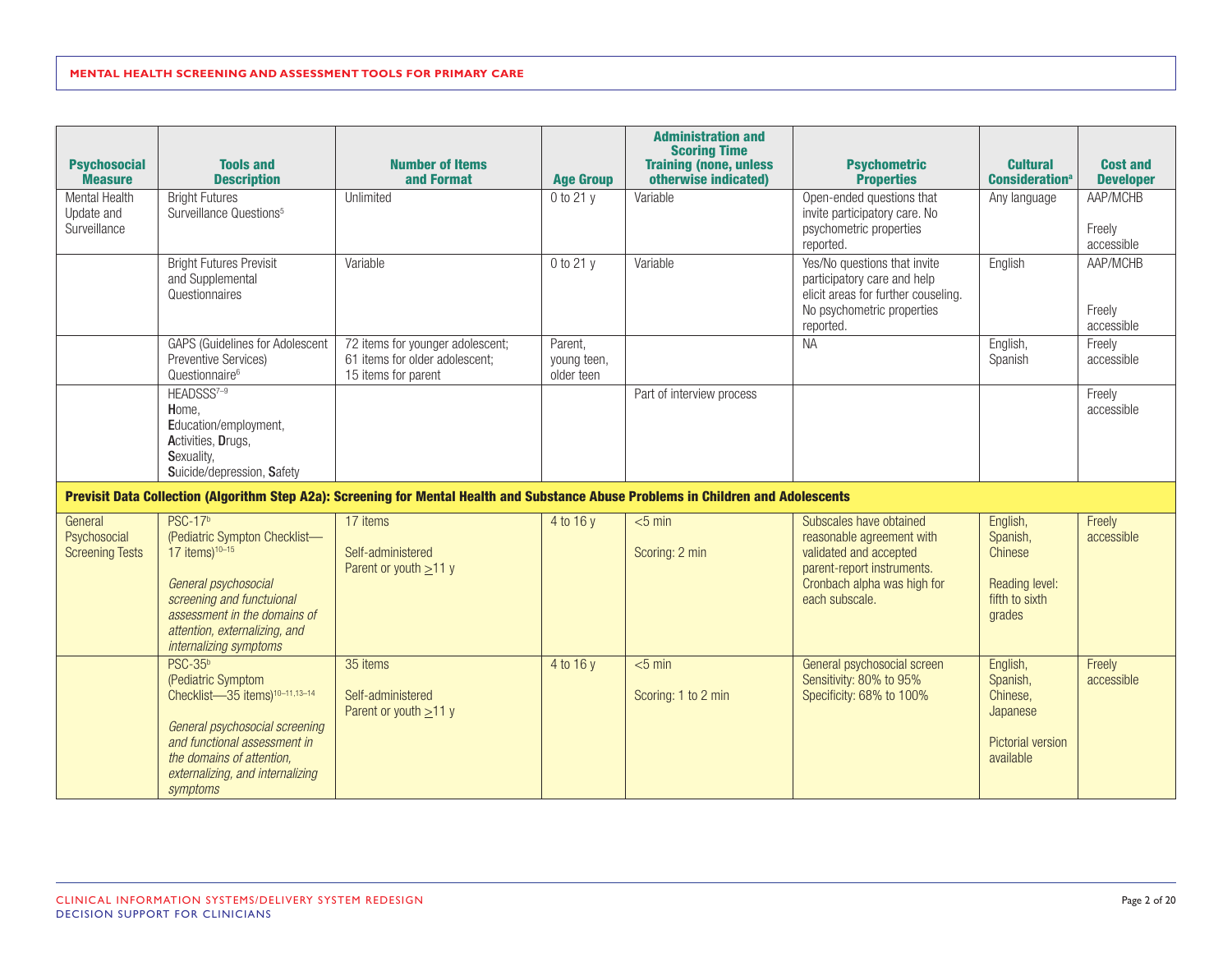| <b>Psychosocial</b><br><b>Measure</b> | <b>Tools and</b><br><b>Description</b>                                                                                                                                                                                                                                                                                                                              | <b>Number of Items</b><br>and Format                                                                                                                               | <b>Age Group</b>    | <b>Administration and</b><br><b>Scoring Time</b><br><b>Training (none, unless</b><br>otherwise indicated)                                                                                                                                                                                   | <b>Psychometric</b><br><b>Properties</b>                                                                                                                                                                                       | <b>Cultural</b><br><b>Consideration</b> <sup>a</sup>              | <b>Cost and</b><br><b>Developer</b> |
|---------------------------------------|---------------------------------------------------------------------------------------------------------------------------------------------------------------------------------------------------------------------------------------------------------------------------------------------------------------------------------------------------------------------|--------------------------------------------------------------------------------------------------------------------------------------------------------------------|---------------------|---------------------------------------------------------------------------------------------------------------------------------------------------------------------------------------------------------------------------------------------------------------------------------------------|--------------------------------------------------------------------------------------------------------------------------------------------------------------------------------------------------------------------------------|-------------------------------------------------------------------|-------------------------------------|
|                                       | SDQ <sup>b</sup><br>(Strengths and Difficulties<br>Questionnaire) <sup>16-19</sup><br>General psychosocial screening<br>for emotional symptoms,<br>conduct problems, hyperactivity/<br>inattention, peer relationship<br>problems, and pro-social<br>behavior (not included in score);<br>a separate scale assesses<br>impact of symptoms on global<br>functioning. | 25 items<br>Self-administered<br>Parent, teacher, or youth 11 to 17 y                                                                                              | 3 to 17 y           | $10$ min                                                                                                                                                                                                                                                                                    | Reliable and valid in various<br>populations and for a number<br>of general mental health<br>conditions<br>Sensitivity: 63% to 94%<br>Specificity: 88% to 98%                                                                  | >40 languages                                                     | Freely<br>accessible                |
|                                       | <b>Early Childhood Screening</b><br>Assessment <sup>20</sup><br>Assesses emotional and<br>behavioral development in young<br>children and maternal distress.                                                                                                                                                                                                        | 40 items, 3-point Likert scale<br>responses, and an additional option<br>for parents to identify whether they<br>are concerned and would like help<br>with an item | 18 to 60 mo         | 10 to 15 min to complete.<br>Scoring time: 1 to 2 min<br>Should be administered by<br>health professional or mental<br>health professional whose<br>training and scope of practice<br>include interpreting screening<br>tests and interpreting positive<br>or negative screens for parents. | Sensitivity: 86%<br>Specificity: 83%                                                                                                                                                                                           | English,<br>Spanish,<br>Romanian<br>Reading level:<br>fifth grade | Freely<br>accessible                |
|                                       | ASQ-SE <sup>b</sup><br>(Ages and Stages<br>Questionnaire-Social<br>Emotional) <sup>21</sup><br>Screens for social-emotional<br>problems in young children.                                                                                                                                                                                                          | From 19 items (6 mo) to 33 items<br>$(30 \text{ mo})$<br>Parent report                                                                                             | 6 to 60 mo          | 10 to 15 min<br>Scoring: 1 to 5 min (can be<br>scored by paraprofessionals)                                                                                                                                                                                                                 | Sensitivity: 71% to 85%<br>Specificity: 90% to 98%<br>To be used in conjunction with<br>ASQ or other tool designed to<br>provide information on a child's<br>communicative, motor, problem-<br>solving, and adaptive behaviors | English,<br>Spanish<br>Reading level:<br>sixth grade              | Proprietary<br>(\$194.95/kit)       |
| <b>Substance Use</b>                  | CRAFFT (Car, Relax, Alone,<br>Forget, Friends, Trouble)<br>Lifetime Useb,22-24<br>Screens for substance abuse.                                                                                                                                                                                                                                                      | 3 screener questions, then 6 items<br>Self-administered or youth report                                                                                            | Adolescents         | 1 to 2 min                                                                                                                                                                                                                                                                                  | Sensitivity: 76% to 92%<br>Specificity: 76% to 94%<br>PPV: 29% to 83%<br>NPV: 91% to 98%                                                                                                                                       | No cross-<br>cultural validity<br>data                            | Freely<br>accessible                |
|                                       | <b>Screening for Environmental Risk Factors (Algorithm Step A2a)</b>                                                                                                                                                                                                                                                                                                |                                                                                                                                                                    |                     |                                                                                                                                                                                                                                                                                             |                                                                                                                                                                                                                                |                                                                   |                                     |
| Parent/Family<br>Screening            | <b>Edinburgh Maternal</b><br>Depressionb, 25-30<br>Screens women for depression.                                                                                                                                                                                                                                                                                    | 10 items<br>Parent self-report                                                                                                                                     | Peripartum<br>women | $<$ 5 min to administer<br>Scoring: 5 min                                                                                                                                                                                                                                                   | Sensitivity: 86%<br>Specificity: 78%                                                                                                                                                                                           | Has cross-<br>cultural validity                                   | Freely<br>accessible                |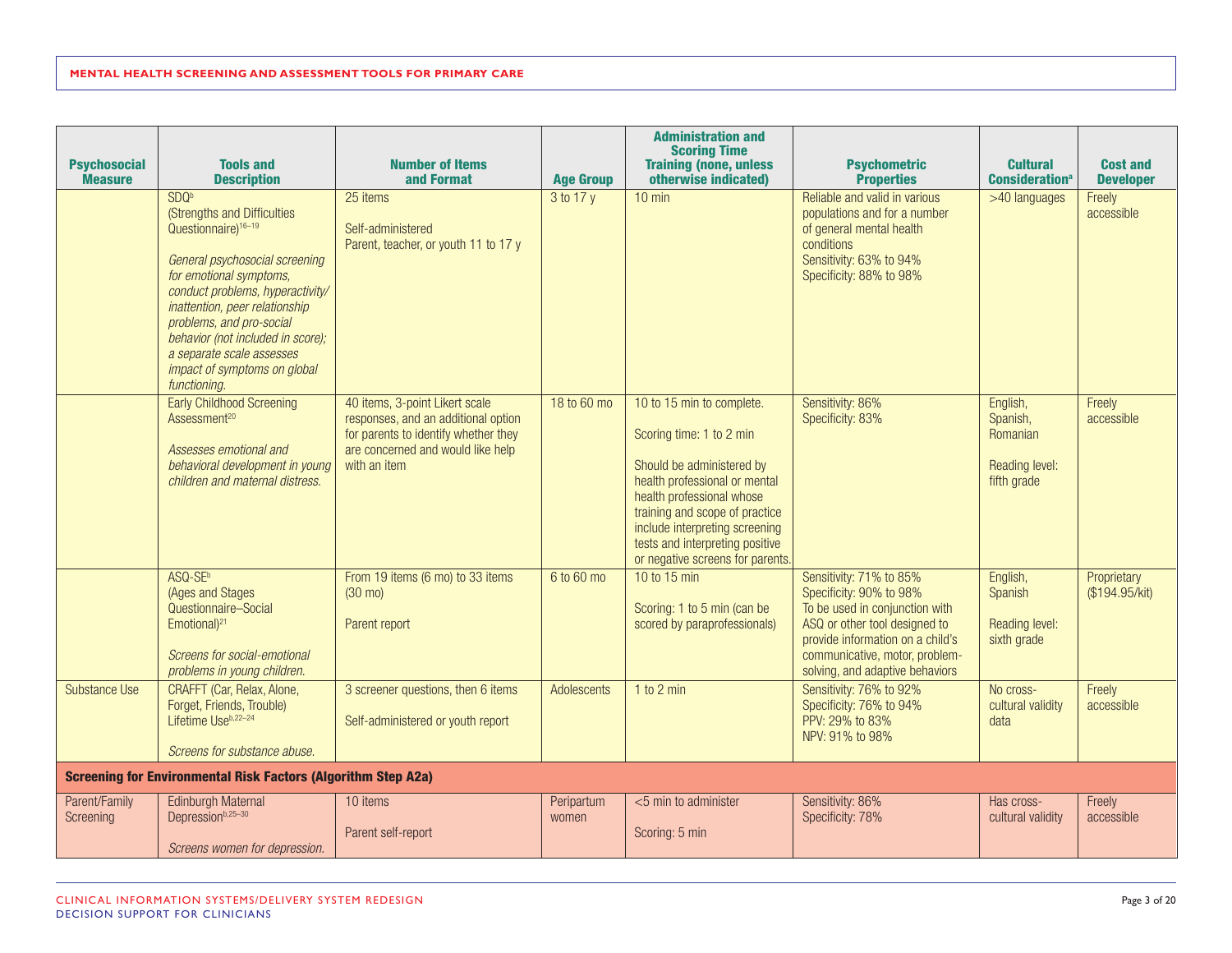| <b>Psychosocial</b><br><b>Measure</b> | <b>Tools and</b><br><b>Description</b>                                                                                                                                                             | <b>Number of Items</b><br>and Format   | <b>Age Group</b>                 | <b>Administration and</b><br><b>Scoring Time</b><br><b>Training (none, unless</b><br>otherwise indicated) | <b>Psychometric</b><br><b>Properties</b>                                                                                                                                             | <b>Cultural</b><br><b>Consideration</b> <sup>a</sup>                        | <b>Cost and</b><br><b>Developer</b>                                                                             |
|---------------------------------------|----------------------------------------------------------------------------------------------------------------------------------------------------------------------------------------------------|----------------------------------------|----------------------------------|-----------------------------------------------------------------------------------------------------------|--------------------------------------------------------------------------------------------------------------------------------------------------------------------------------------|-----------------------------------------------------------------------------|-----------------------------------------------------------------------------------------------------------------|
|                                       | Pediatric Intake Form (Family<br>Psychosocial Screen) <sup>31</sup><br>Screens for parental depression,<br>substance use, domestic violence,<br>parental history of abuse, and<br>social supports. | 22 items                               | 0 to 21 y                        | Variable                                                                                                  | Not described                                                                                                                                                                        | English                                                                     | Freely<br>accessible                                                                                            |
|                                       | PHQ-9<br>(Patient Health<br>Questionnaire-9)32-34<br>Screens adults for depression.                                                                                                                | 9 items<br>Parent self-report          | Adult                            | <5 min to administer<br>Scoring: <3 min                                                                   | Excellent internal reliability and<br>test-retest reliability.<br>Cutoff score of 10 or more<br>Sensitivity: 88% for major<br>depression<br>Specificity: 88% for major<br>depression | Not validated in<br>languages other<br>than English                         | Freely<br>accessible                                                                                            |
|                                       | $PHO-2b$<br>(first 2 items from PHQ-9)35,36<br>Screens adults for depression.                                                                                                                      | 2 items<br>Parent self-report          | Adult                            | $1$ min                                                                                                   | Overall<br>Sensitivity: 83% to 87%<br>Specificity: 78% to 92%<br>PPV: not available                                                                                                  | Not validated in<br>languages other<br>than English                         | Freely<br>accessible                                                                                            |
|                                       | AAS<br>(Abuse Assessment Screen)b,37<br>Screens for domestic violence.                                                                                                                             | 5 to 6 items<br>Parent report          | Adolescent<br>and adult<br>women | About 45 seconds if all<br>answers are "No"                                                               | Some studies indicate low<br>sensitivity (<40%) and high<br>specificity (>90%).                                                                                                      | Still in<br>development                                                     | Freely<br>accessible                                                                                            |
|                                       | <b>McMaster General Functioning</b><br>Scale $38-41$<br>Assesses family functioning.                                                                                                               | 12 items<br>Self-report                | Adolescents<br>and adults        | $<$ 5 min                                                                                                 | Temporally stable, good internal<br>consistency, and concurrent<br>and construct validity.                                                                                           | Cross-cultural<br>consideration.<br><b>Translated into</b><br>24 languages. | Proprietary<br>(\$41.95)                                                                                        |
|                                       | <b>MSPSS</b><br>(Multidimensional Scale of Social<br><b>Support Parent Stress</b><br>Inventory) <sup>b,42-46</sup><br>Assesses social support.                                                     | 12 items<br>Parent report              | Adult                            | $2$ to 5 min                                                                                              | Good test and retest coefficients                                                                                                                                                    | Cross-cultural<br>studies done                                              | Freely<br>accessible                                                                                            |
|                                       | <b>Parent Screening</b><br>Questionnaire <sup>47,48</sup><br>Screens adults for injury,<br>tobacco, depression, intimate<br>partner violence.                                                      | 20 items<br>Self-administered (parent) | Parents                          | 2 min                                                                                                     | Low sensitivity (20%) for the<br>intimate partner violence<br>Specificity: 92%<br>PPV: 41%<br><b>NPV: 88%</b>                                                                        | Reading level:<br>fourth grade                                              | Free with<br>permission<br>(Contact Howard)<br>Dubowitz, MD,<br>MS, at<br>hdubowitz@<br>peds.umaryland.<br>edu) |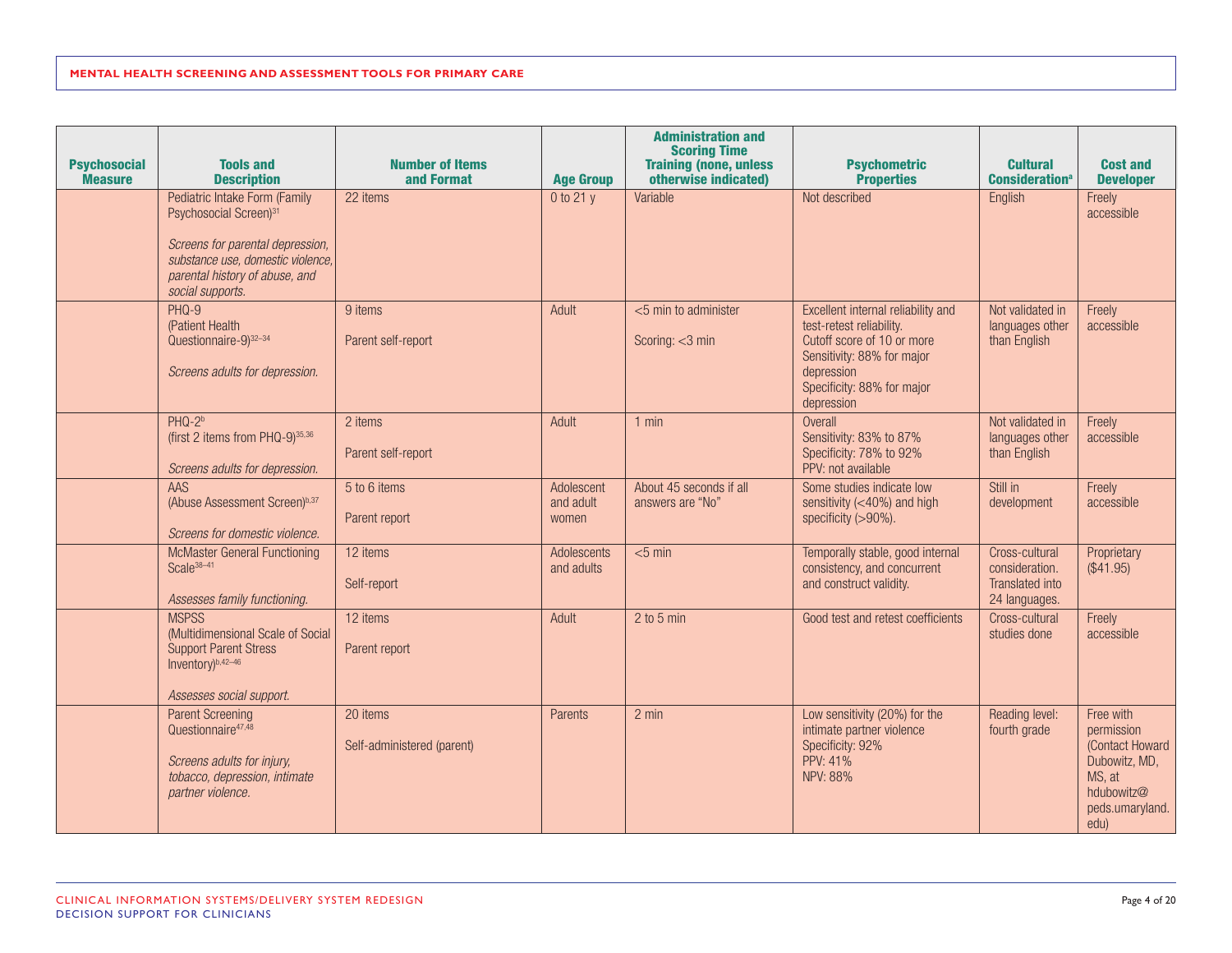| <b>Psychosocial</b><br><b>Measure</b> | <b>Tools and</b><br><b>Description</b>                                                                                                                                                    | <b>Number of Items</b><br>and Format                                                                                                                                        | <b>Age Group</b>                                    | <b>Administration and</b><br><b>Scoring Time</b><br><b>Training (none, unless</b><br>otherwise indicated) | <b>Psychometric</b><br><b>Properties</b>                                                                                                                                         | <b>Cultural</b><br><b>Consideration</b> <sup>a</sup>                                                                                                         | <b>Cost and</b><br><b>Developer</b>                                                                   |
|---------------------------------------|-------------------------------------------------------------------------------------------------------------------------------------------------------------------------------------------|-----------------------------------------------------------------------------------------------------------------------------------------------------------------------------|-----------------------------------------------------|-----------------------------------------------------------------------------------------------------------|----------------------------------------------------------------------------------------------------------------------------------------------------------------------------------|--------------------------------------------------------------------------------------------------------------------------------------------------------------|-------------------------------------------------------------------------------------------------------|
|                                       | PSI (Parent Stress Index),<br>Third Edition <sup>49-51</sup><br>Elicits indicators of stress and<br>identifies parent-child problem<br>areas in parents of children<br>1 mo through 12 y. | 120 items plus 19 optional items<br>Parent self-report<br>(PSI-Short Form has 36 items.)<br>Version for parenting adolescents                                               | Parents of<br>children 1<br>mo through<br>12y       | 20 to 30 min                                                                                              | Distinguishes among difficult<br>child, parent factors, and<br>parent-child relationships<br>factors<br>Good internal consistency<br>reliabilities measured by<br>Cronbach alpha | <b>Transcultural</b><br>research has<br>involved many<br>populations (eg,<br>Hispanics,<br>Chinese,<br>Portuguese,<br>French, Canadian,<br>Italian, Korean). | Proprietary<br>(\$185/kit)                                                                            |
|                                       | SIPA (Stress Index for Parents<br>of Adolescents) <sup>52</sup><br>Elicits indicators of stress<br>in parents of adolescents.                                                             | 112 items                                                                                                                                                                   | Parents of<br>adolescents<br>11 to 19 $v$           | 20 min<br>Scoring: 10 min                                                                                 | Internal consistency for subscales<br>exceed 0.80. 4-week test-retest<br>coefficients range from 0.74 to<br>0.91.                                                                | Not described                                                                                                                                                | Proprietary<br>(\$144/kit)                                                                            |
| Trauma/Exposure                       | PDS (Post-traumatic stress<br>diagnostic scale) <sup>53,54</sup><br>Assesses impact of traumatic<br>event.                                                                                | 49 items<br>Paper/pencil or computer                                                                                                                                        | 18 to 65 y                                          | 10 to 15 min                                                                                              | High internal consistency                                                                                                                                                        | Reading level:<br>eighth grade                                                                                                                               | Proprietary<br>(\$66.50/kit)                                                                          |
|                                       | <b>UCLA-PTSD RI (Post-traumatic</b><br><b>Stress Disorder Reaction</b><br>$Index)$ <sup>55-57</sup><br>Assesses exposure to<br>traumatic experiences and<br>impact of traumatic events.   | Child: 20 items<br>Parent: 21 items<br>Youth: 22 items<br>Adapted version available in AAP<br>Feelings Need Check Ups Too<br>CD-ROM <sup>58</sup> to assess trauma exposure | Child and<br>parent: 7 to<br>12y<br>Youth: $13 + y$ | 20 to 30 min to administer<br>Scoring: 5 to 10 min                                                        | Good test-retest with a coefficient<br>of 0.84. A cutoff of 38 provides<br>0.93 sensitivity and 0.87<br>specificity.                                                             | English,<br>Spanish                                                                                                                                          | Available to<br>International<br>Society for<br><b>Traumatic Stress</b><br>Studies (ISTSS)<br>members |
|                                       | <b>TSCC</b> (Trauma Symptom<br>Checklist for Children) <sup>59,60</sup><br>Elicits trauma-related symptoms.                                                                               | 54 items<br>TSCC-A is a 44-item alternative version<br>that does not contain sexual concern<br>items.                                                                       | 8 to 16 y                                           | 15 to 20 min                                                                                              | Hight internal consistency for 5 of<br>6 clinical scales (0.82 to 0.89)                                                                                                          | English,<br>Spanish                                                                                                                                          | Proprietary<br>(\$168/kit)                                                                            |
|                                       |                                                                                                                                                                                           | TSCYC is a 90-item caregiver-report<br>instrument for young children                                                                                                        | 3 to 12 y                                           |                                                                                                           |                                                                                                                                                                                  |                                                                                                                                                              |                                                                                                       |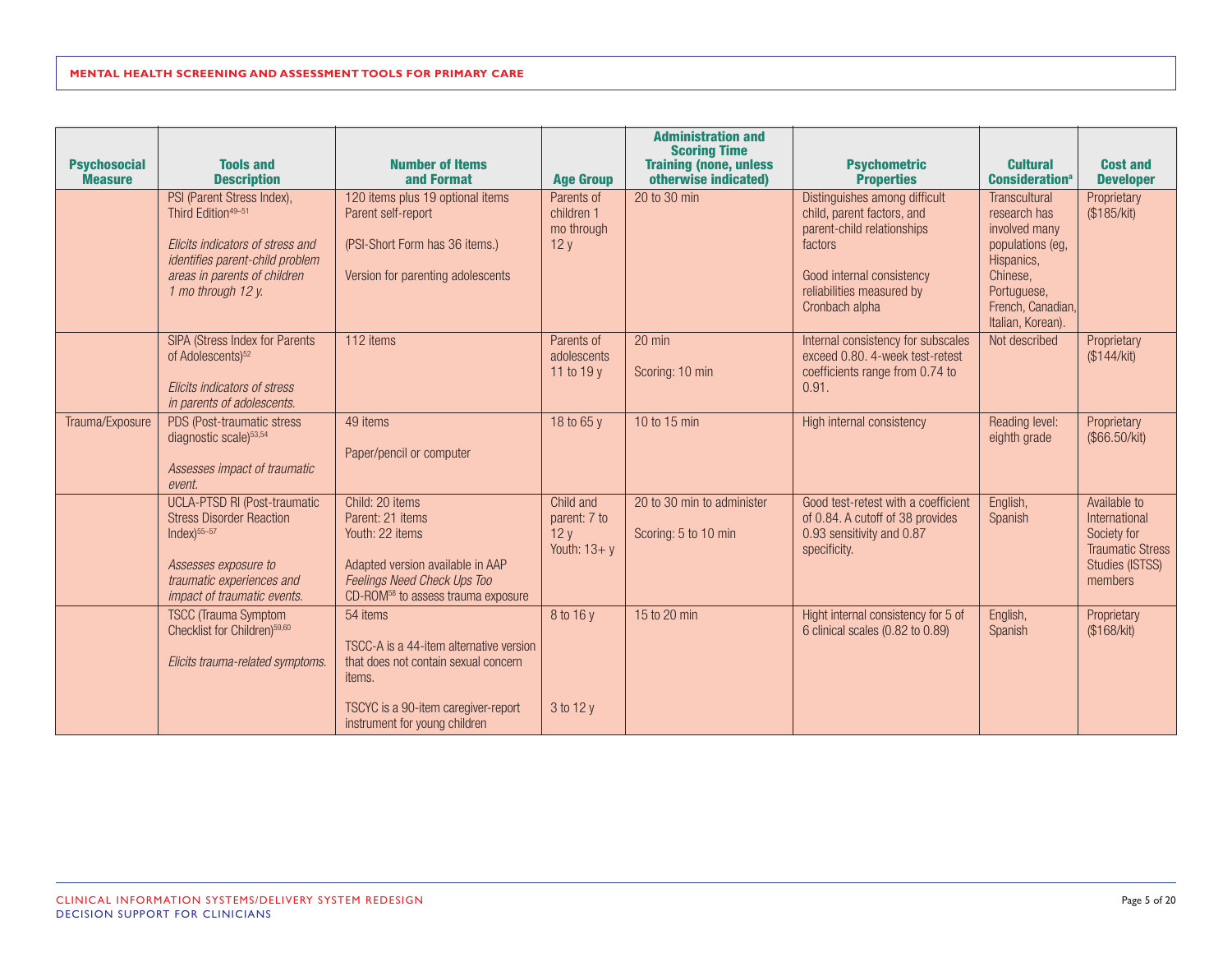| <b>Psychosocial</b><br><b>Measure</b> | <b>Tools and</b><br><b>Description</b>                                                                                                                                                                                                                                                         | <b>Number of Items</b><br>and Format                                             | <b>Age Group</b>            | <b>Administration and</b><br><b>Scoring Time</b><br><b>Training (none, unless</b><br>otherwise indicated)                                                                                     | <b>Psychometric</b><br><b>Properties</b>                                                                                                                                                                                                                                                                    | <b>Cultural</b><br><b>Consideration</b> <sup>a</sup>    | <b>Cost and</b><br><b>Developer</b> |
|---------------------------------------|------------------------------------------------------------------------------------------------------------------------------------------------------------------------------------------------------------------------------------------------------------------------------------------------|----------------------------------------------------------------------------------|-----------------------------|-----------------------------------------------------------------------------------------------------------------------------------------------------------------------------------------------|-------------------------------------------------------------------------------------------------------------------------------------------------------------------------------------------------------------------------------------------------------------------------------------------------------------|---------------------------------------------------------|-------------------------------------|
|                                       |                                                                                                                                                                                                                                                                                                | Assessing Child and Adolescent Functioning (Algorithm Steps A2a, A12a, B5a, B12) |                             |                                                                                                                                                                                               |                                                                                                                                                                                                                                                                                                             |                                                         |                                     |
| Global<br>Functioning                 | <b>BIS (Brief Impairment Scale)</b><br>(Multi-dimensional)b,61<br>Assesses global functioning in<br>domains of interpersonal<br>relations, school/work, and<br>self-care/self-fulfillment.                                                                                                     | 23 items<br>Parent report                                                        | 4 to 17 y                   | $10$ min                                                                                                                                                                                      | Internal consistency (0.81 to 0.88<br>and 0.56 to 0.81) on the 3<br>subscales. Test-retreat reliability<br>for individual items ranged from<br>fair to substantial in all but 6 items.<br>The BIS has high convergent and<br>concurrent validity. ROC suggest<br>possible thresholds for different<br>uses. | English,<br>Spanish                                     | Freely<br>accessible                |
|                                       | CIS (Columbia Impairment Scale)<br>-part of CAWA/Adolescent<br>Wellness Assessment) <sup>62,63</sup><br>Assesses global functioning in<br>domains of interpersonal<br>relations, psychopathology,<br>school performance, use of<br>leisure time; monitors progress<br>after 6 mo of treatment. | 13 items                                                                         | Children and<br>adolescents | $5 \text{ min}$                                                                                                                                                                               | Reliable and valid. Evaluates global<br>impairment along 4 areas of<br>dysfunction after 6 mo of treatment.                                                                                                                                                                                                 | Data mainly on<br>Caucasian and<br>Hispanic<br>children | Freely<br>accessible                |
|                                       | CGSQ (Caregiver Strain<br>Questionnaire)-part of the<br>CAWA <sup>64,65</sup><br>Assesses strain among parents.                                                                                                                                                                                | 21 items                                                                         | Children and<br>adolescents | 5 to 10 min                                                                                                                                                                                   | Administered after 6 mo of<br>treatment                                                                                                                                                                                                                                                                     | Data mainly in<br>Caucasian and<br>Hispanic<br>chldren  | Freely<br>accessible                |
|                                       | C-GAS (Children's Global<br>Assessment Scale) <sup>66,67</sup><br>Assesses overall severity of<br>disturbance and impact on<br>global functioning.                                                                                                                                             | 1 item<br>Rated by clinician<br>100-point scale with 10-point anchors            | 4 to 16 y                   | Requires no administration<br>time because it is based on<br>prior clinical assessment.<br>Time to integrate knowledge<br>of the child into a single score<br>is estimated to be 5 to 10 min. | Demonstrates discriminant<br>and concurrent validity.                                                                                                                                                                                                                                                       | Not described                                           | Freely<br>accessible                |
|                                       | SDQ Impact Scaleb, 16<br>Assesses global functioning in<br>domains of home life,<br>friendships, learning, play.                                                                                                                                                                               | 5 items<br>Parent<br>Teacher<br>Youth $\geq$ 11 y                                | 3 to 17 y                   | $<$ 5 min                                                                                                                                                                                     | See earlier entry on SDQ; limited<br>data on impact scale alone.                                                                                                                                                                                                                                            | >40 languages                                           | Freely<br>accessible                |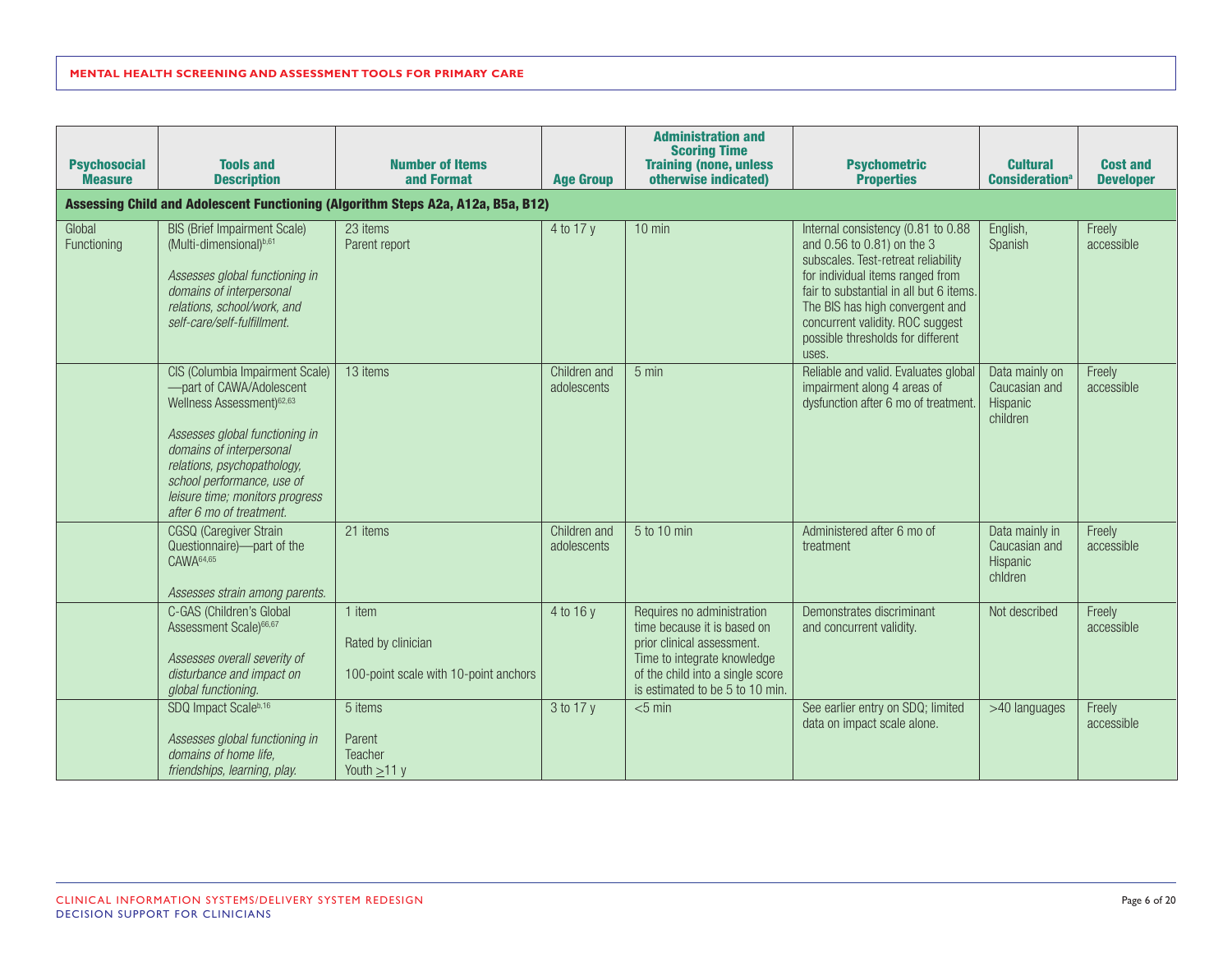| <b>Psychosocial</b><br><b>Measure</b> | <b>Tools and</b><br><b>Description</b>                                                                                                                                                                                                                                                                                                                     | <b>Number of Items</b><br>and Format | <b>Age Group</b>                               | <b>Administration and</b><br><b>Scoring Time</b><br><b>Training (none, unless</b><br>otherwise indicated)                                                                                                                                                                                                                                                               | <b>Psychometric</b><br><b>Properties</b>                                                               | <b>Cultural</b><br><b>Consideration</b> <sup>a</sup> | <b>Cost and</b><br><b>Developer</b>                                    |
|---------------------------------------|------------------------------------------------------------------------------------------------------------------------------------------------------------------------------------------------------------------------------------------------------------------------------------------------------------------------------------------------------------|--------------------------------------|------------------------------------------------|-------------------------------------------------------------------------------------------------------------------------------------------------------------------------------------------------------------------------------------------------------------------------------------------------------------------------------------------------------------------------|--------------------------------------------------------------------------------------------------------|------------------------------------------------------|------------------------------------------------------------------------|
|                                       | <b>Assessing Emergencies (Algorithm Steps A8a, A4b)</b>                                                                                                                                                                                                                                                                                                    |                                      |                                                |                                                                                                                                                                                                                                                                                                                                                                         |                                                                                                        |                                                      |                                                                        |
| Suicide<br>Assessment                 | Adapted-SAD PERSONS <sup>68</sup><br>Sex, Age, Depression or<br>affective disorder, Previous<br>attempt, Ethanol-drug abuse,<br>Rational thinking loss, Social<br>supports lacking, Organized plan,<br>Negligent parenting, significant<br>family stressors, suicidal<br>modeling by parents or siblings,<br>School problems<br>Assesses risk for suicide. | 10-item assessment scale             | Elementary<br>and middle<br>school<br>students | Part of interview process                                                                                                                                                                                                                                                                                                                                               | Not described                                                                                          | Not described                                        | Freely<br>accessible                                                   |
|                                       | CSPI-2 (Childhood Severity of<br>Psychiatric Illness) <sup>69</sup><br>Assesses severity by eliciting<br>risk factors, behavioral/emotional<br>symptoms, functioning problems,<br>involvement with juvenile justice<br>and child protection, and<br>caregiver needs and strengths.                                                                         | 34 items<br>Individual report        | 3 to 21 y                                      | 3 to 5 min after a routine crisis<br>assessment<br>25 to 30 min to complete if noth-<br>ing is known of the child/family<br>Training is gernerally recom-<br>mended and demonstration of<br>reliability (ie, certification) before<br>use (by office staff in particular).<br>There are a large number of<br>trainers available and some<br>Web-based training options. | High training and field reliability.<br>Substantial evidence of concurrent<br>and predictive validity. | Available in<br>Spanish                              | Freely<br>accessible<br>Available at www.<br>praedfoundation.<br>$org$ |
|                                       | PHQ-9 severity items on suicide                                                                                                                                                                                                                                                                                                                            | See Modified PHQ-9 later in table.   |                                                |                                                                                                                                                                                                                                                                                                                                                                         |                                                                                                        |                                                      |                                                                        |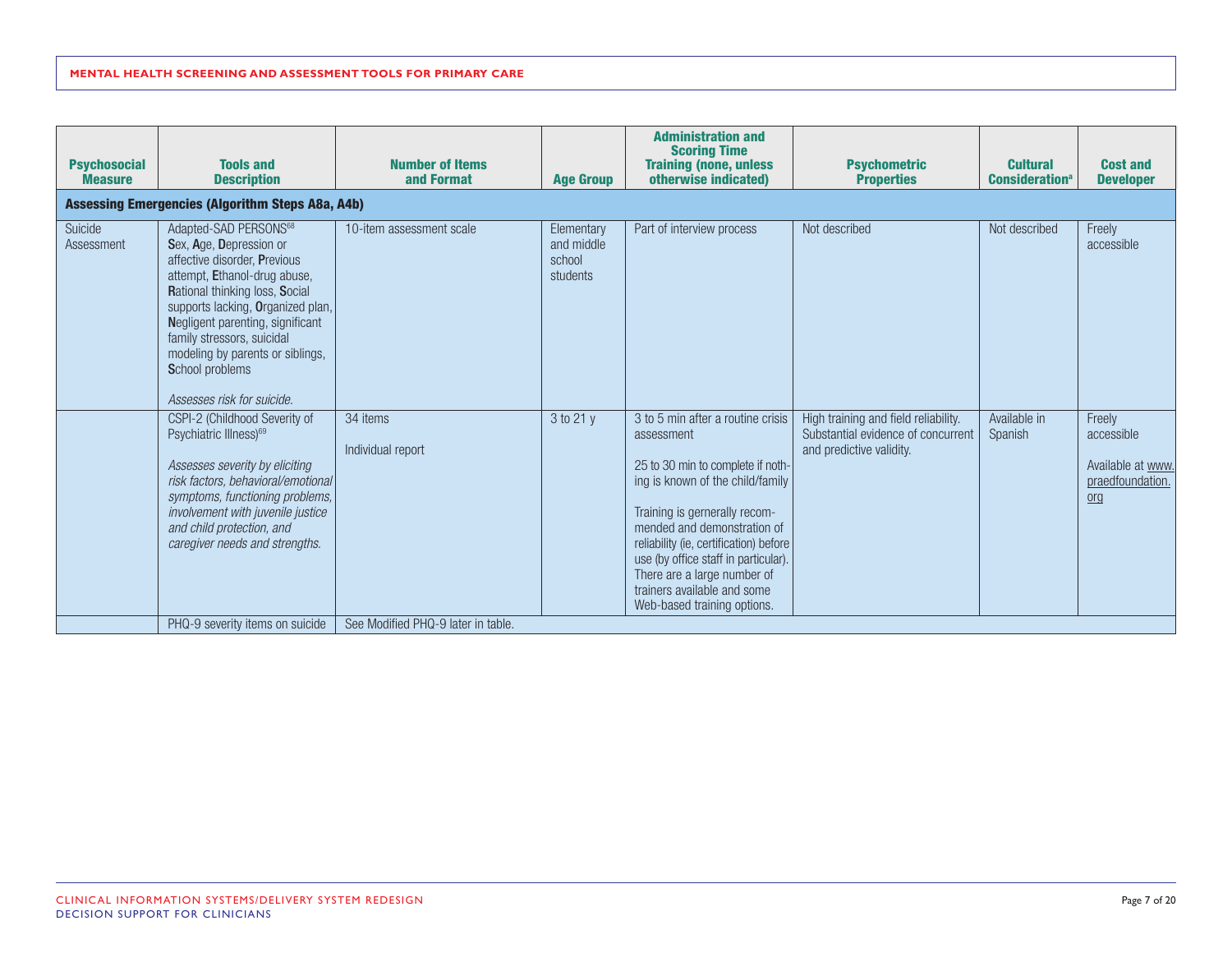|                                       |                                                                                                                                                                                                                                                                                                                                                            |                                                                                                                      |                            | <b>Administration and</b><br><b>Scoring Time</b>      |                                                                                                                                                                                                                                                                                                                                                                                                                                                                                                                                                                                                                                                                                 |                                                                                                                                                            |                                        |
|---------------------------------------|------------------------------------------------------------------------------------------------------------------------------------------------------------------------------------------------------------------------------------------------------------------------------------------------------------------------------------------------------------|----------------------------------------------------------------------------------------------------------------------|----------------------------|-------------------------------------------------------|---------------------------------------------------------------------------------------------------------------------------------------------------------------------------------------------------------------------------------------------------------------------------------------------------------------------------------------------------------------------------------------------------------------------------------------------------------------------------------------------------------------------------------------------------------------------------------------------------------------------------------------------------------------------------------|------------------------------------------------------------------------------------------------------------------------------------------------------------|----------------------------------------|
| <b>Psychosocial</b><br><b>Measure</b> | <b>Tools and</b><br><b>Description</b>                                                                                                                                                                                                                                                                                                                     | <b>Number of Items</b><br>and Format                                                                                 | <b>Age Group</b>           | <b>Training (none, unless</b><br>otherwise indicated) | <b>Psychometric</b><br><b>Properties</b>                                                                                                                                                                                                                                                                                                                                                                                                                                                                                                                                                                                                                                        | <b>Cultural</b><br><b>Consideration</b> <sup>a</sup>                                                                                                       | <b>Cost and</b><br><b>Developer</b>    |
|                                       | <b>Primary Care Mental Health Assessment (Algorithm Steps B5a, B12)</b>                                                                                                                                                                                                                                                                                    |                                                                                                                      |                            |                                                       |                                                                                                                                                                                                                                                                                                                                                                                                                                                                                                                                                                                                                                                                                 |                                                                                                                                                            |                                        |
| Behavioral<br>Checklist               | Child Behavior Checklist<br>$(CBCL)^{70-72}$<br>DSM-oriented scales assess for<br>$(1.5 \text{ to } 5 \text{ y})$<br>Pervasive developmental<br>problems<br>(6 to 18 y)<br>Somatic problems<br>Conduct problems<br>(Both groups)<br>Affective problems<br>Anxiety problems<br>Oppositional-defiant problems<br>Attention-deficit/hyperactivity<br>problems | Parent or caregiver/teacher for 1.5 to<br>5 y: 99 items<br>Parent/teacher: 118 items<br>Direct observation           | $1.5$ to $5y$<br>6 to 18 y | 15 to 20 min (both age<br>groups)                     | Test-retest: 0.95 to 1.00<br>Inter-rater reliability: 0.93 to 0.96<br>Internal consistency: 0.78 to 0.97<br>Criterion validity was assessed<br>and found to be acceptable.                                                                                                                                                                                                                                                                                                                                                                                                                                                                                                      | Spanish can be<br>ordered but tool<br>has been<br>translated in 74<br>languages;<br>Norms:<br>African-American,<br>Caucasian,<br>Hispanic/Latino,<br>other | Proprietary<br>(\$310 to<br>\$435/kit) |
| <b>Rating Scales</b>                  | Vanderbilt Diagnostic Rating<br>Scales <sup>73</sup><br>Elicits symptoms in domains of<br>inattention, disruptive behavior,<br>anxiety, and depression; separate<br>scale assesses functioning in the<br>area of school performance.                                                                                                                       | Parent: 55 items<br>Teacher: 43 itmes<br>Parent/teacher follow-up: 26 items<br>plus items on medication side effects | 6 to 12 y                  | $10$ min                                              | Internal consistency and factor<br>structure are acceptable and<br>consistent with DSM-IV and other<br>accepted measures of ADHD.<br>Rates inattention, impulsivity/<br>hyperactivity, ODD, CD, depression/<br>anxiety, and performance.<br>The performance section of the<br>teacher version has high<br>correlation with the performances<br>questions of the SDQ (0.97). The<br>performance section of the parent<br>version does not have data about<br>its concurrent validity at the<br>current time, so that it is best used<br>as a questionnaire to provide<br>information about performance to<br>be clarified in the interview the<br>clinician has with the family. | English,<br>Spanish                                                                                                                                        | Freely<br>accessible                   |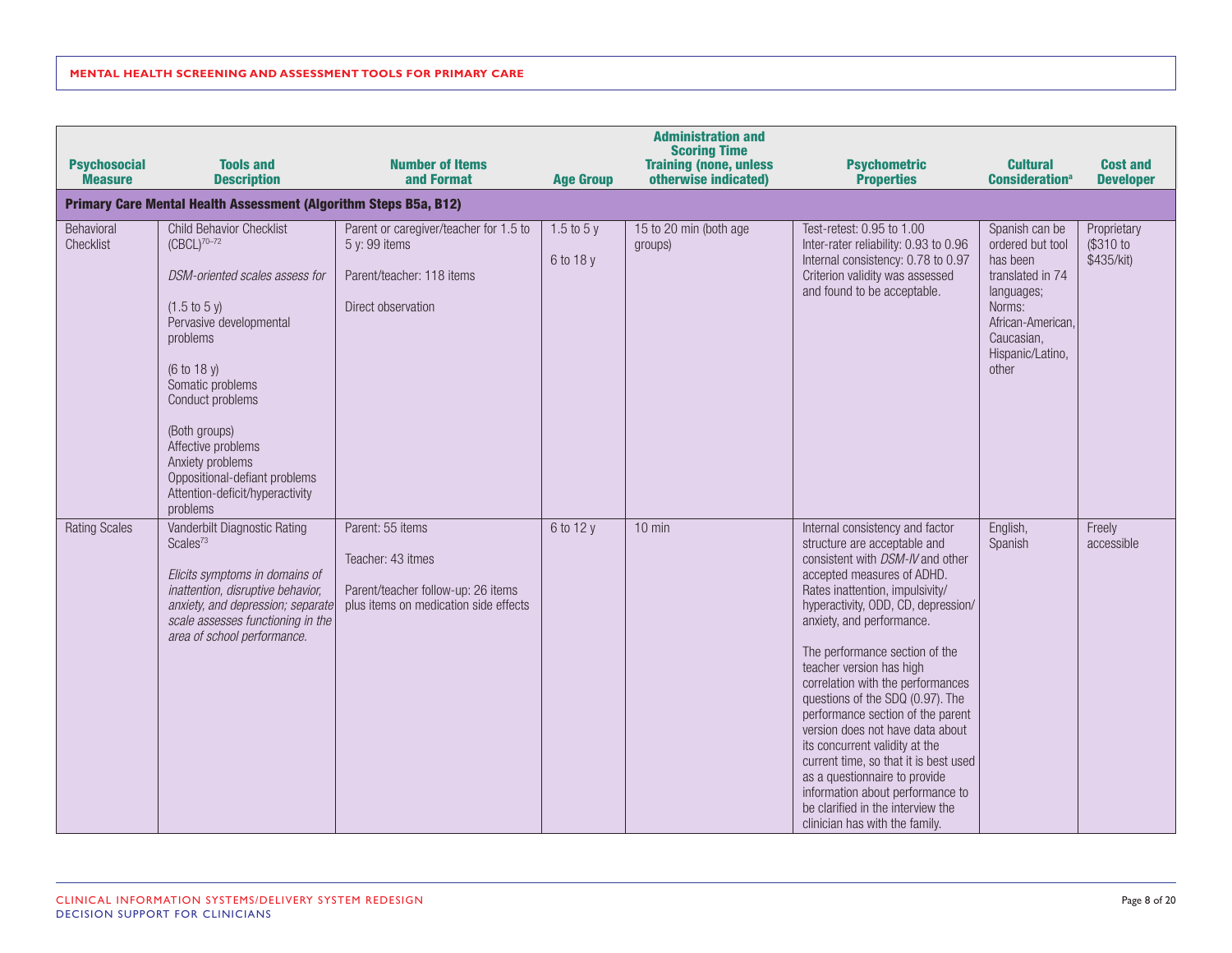|                                       |                                                                                                                                                                                                                                                                                                                                                                                                                          |                                                         |                                                           | <b>Administration and</b><br><b>Scoring Time</b>      |                                                                                                                                                                                                     |                                                      |                                     |
|---------------------------------------|--------------------------------------------------------------------------------------------------------------------------------------------------------------------------------------------------------------------------------------------------------------------------------------------------------------------------------------------------------------------------------------------------------------------------|---------------------------------------------------------|-----------------------------------------------------------|-------------------------------------------------------|-----------------------------------------------------------------------------------------------------------------------------------------------------------------------------------------------------|------------------------------------------------------|-------------------------------------|
| <b>Psychosocial</b><br><b>Measure</b> | <b>Tools and</b><br><b>Description</b>                                                                                                                                                                                                                                                                                                                                                                                   | <b>Number of Items</b><br>and Format                    | <b>Age Group</b>                                          | <b>Training (none, unless</b><br>otherwise indicated) | <b>Psychometric</b><br><b>Properties</b>                                                                                                                                                            | <b>Cultural</b><br><b>Consideration</b> <sup>a</sup> | <b>Cost and</b><br><b>Developer</b> |
|                                       | Conners Rating Scales-<br>Revised <sup>74,75</sup><br>Elicits symptoms in domains<br>of oppositionality, cognitive<br>problems/inattention,<br>hyperactivity, anxiety-shyness,<br>perfectionism, social problems,<br>psychosomatic problems.                                                                                                                                                                             | Parent: 80 items<br>Teacher: 59 items<br>Self: 87 items | 3 to 17 y for<br>parent/teacher<br>12 to 17 y<br>for self | 20 min                                                | 6 distinct scales<br>Age and gender norms based on<br>more than 11,000 ratings.                                                                                                                     | English,<br>Spanish                                  | Proprietary<br>(\$273/kit)          |
|                                       | $SNAP-IV-C76-78$<br>SNAP-IV Rating Scale is a<br>revision of the Swanson, Nolan,<br>and Pelham (SNAP)<br>Questionnaire (Swanson et al,<br>1983); derived from the<br>Conners index.<br>Elicits symptoms of ADHD and<br>other DSM-IV disorders that may<br>overlap with or masquerade as<br>ADHD.                                                                                                                         | 90 items<br>Parent<br>Teacher                           | 6 to 18 y                                                 | $10$ min                                              | Coefficient alpha for overall parent<br>ratings is 0.94. Internal consistency,<br>item selection, and factor structure<br>were found acceptable and<br>consistent with the constructs in<br>DSM-IV. | A number of<br>languages:<br>English,<br>Chinese     | Freely<br>accessible                |
|                                       | SWAN (Strengths and<br>Weaknesses of ADHD Symptoms<br>and Normal Behavior Scale) <sup>79-81</sup><br>Elicits strengths and weaknesses<br>in domains of attention,<br>impulsivity/hyperactivity.<br>Strength-based rating scales<br>have the potential to evaluate<br>the normal distribution of<br>behaviors and to provide reliable<br>cutoff defining abnormal<br>behavior. Evaluates attention<br>across a continuum. | 18-item version and 30-item version                     | 6 to 18 y                                                 | $10$ min                                              | The information gathered with the<br>SWAN-French is compatible with<br>that obtained using the DISC-4.0<br>and Conners Rating Scale.                                                                | Available in<br>French                               | Freely<br>accessible                |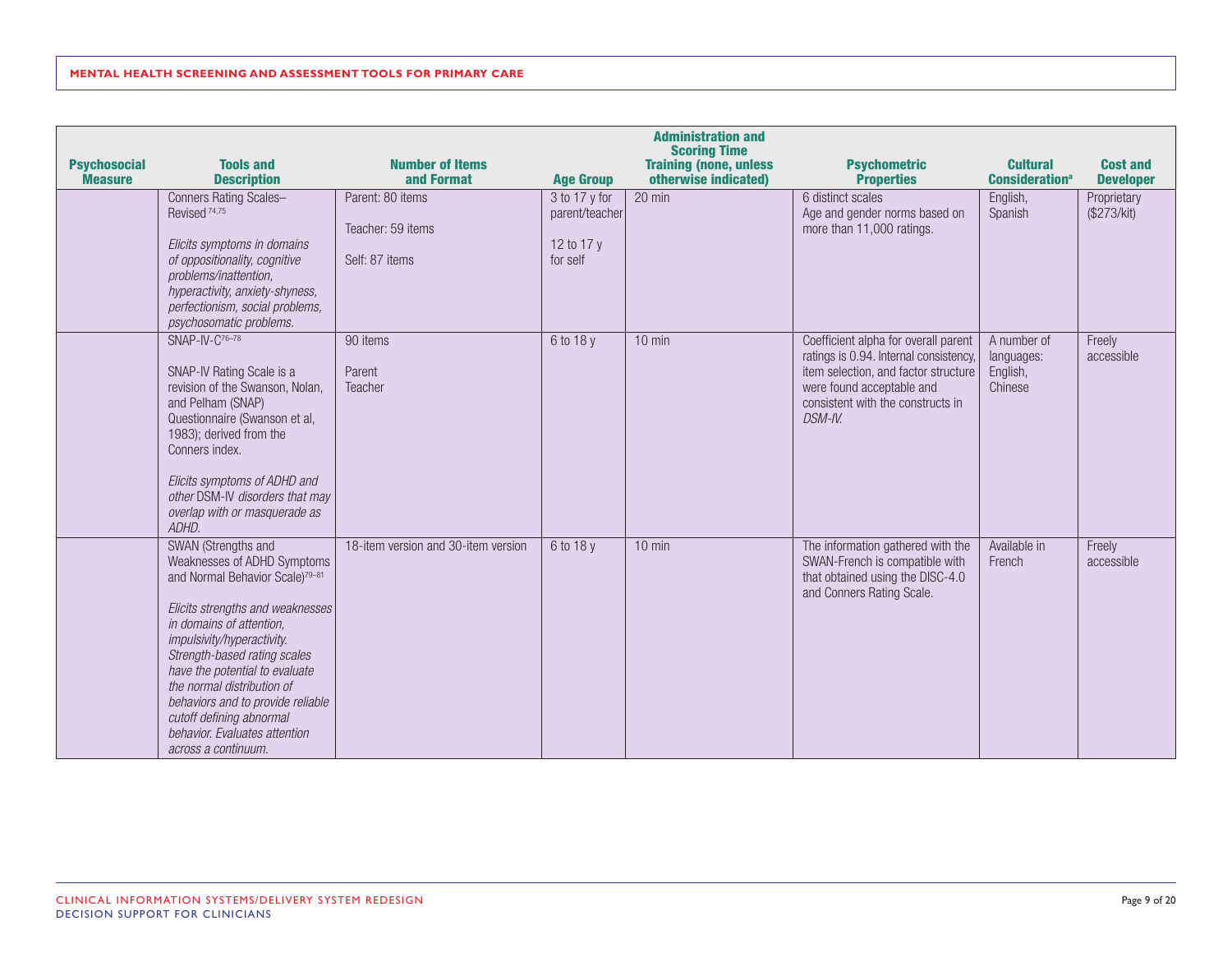| <b>Psychosocial</b><br><b>Measure</b> | <b>Tools and</b><br><b>Description</b>                                                                                       | <b>Number of Items</b><br>and Format                                                   | <b>Age Group</b>                                 | <b>Administration and</b><br><b>Scoring Time</b><br><b>Training (none, unless</b><br>otherwise indicated)                                                                | <b>Psychometric</b><br><b>Properties</b>                                                                                                                                                                                                                                                                                                                                | <b>Cultural</b><br><b>Consideration</b> <sup>a</sup>                            | <b>Cost and</b><br><b>Developer</b>                                          |
|---------------------------------------|------------------------------------------------------------------------------------------------------------------------------|----------------------------------------------------------------------------------------|--------------------------------------------------|--------------------------------------------------------------------------------------------------------------------------------------------------------------------------|-------------------------------------------------------------------------------------------------------------------------------------------------------------------------------------------------------------------------------------------------------------------------------------------------------------------------------------------------------------------------|---------------------------------------------------------------------------------|------------------------------------------------------------------------------|
|                                       | <b>BASC (Behavior Assessment</b><br>System for Children) 82-84<br>Assesses adaptive and problem<br>behaviors.                | Parent version: 134 to 160 items<br>Teacher version: 100 to 139 items<br>Youth version | 2 to 21 y                                        | Parent version: 10 to 20 min<br>Teacher version: 10 to 20 min<br>Youth version: 30 min<br>Electronic scoring available<br>Must be administered by<br>qualified personnel | Acceptable to strong reliability<br>and validity                                                                                                                                                                                                                                                                                                                        | English,<br>Spanish                                                             | Proprietary<br>(\$132.20 to<br>\$1,655/kit)                                  |
|                                       | ADHD Rating Scale-IV <sup>85,86</sup><br>Rates symptoms in domains of<br>attention, impulsivity/hyperactivity.               | Parent, teacher<br>18 items                                                            | 5 to 17 y                                        | 10 to 20 min                                                                                                                                                             | Internal consistency (coefficient<br>alphas) for inattention and<br>hyperactivity-impulsivity factors<br>greater than 0.90, test-retest<br>reliability greater than 0.80 for<br>both factors, and significant<br>correlations with concurrent direct<br>observations and with other<br>behavior rating scales                                                           | English,<br>Spanish                                                             | Proprietary (\$46)                                                           |
|                                       | MOAS (Modified Overt<br>Aggression Scale) <sup>87,88</sup><br>Rates symptoms in domain<br>of disruptive behavior/aggression. | 4 items<br>Physician rating of agression                                               | Adults but<br>has been<br>used in<br>adolescents | Administered as a<br>semi-structured interview<br>asking adolescent to report<br>on aggressive behavior.<br>10 to 15 min                                                 | Internal consistency 0.84:<br>strong correlation with anger and<br>hostility measures                                                                                                                                                                                                                                                                                   | Shown to have<br>discriminant<br>validity when<br>used in Nigeria <sup>89</sup> | Freely<br>accessible                                                         |
|                                       | Conduct Disorder Scale90<br>Rates symptoms in domain<br>of disruptive behavior.                                              | 40 items<br>Parent<br>Teachers<br>Siblings                                             | 5 to 22 y                                        | 5 to 10 min                                                                                                                                                              | The test was standardized on<br>1,040 persons representing the<br>following diagnostic groups:<br>normal, gifted and talented,<br>mentally retarded, ADHD,<br>emotionally disturbed, learning<br>disabled, physically handicapped,<br>and persons with conduct disorder.<br>Norms were developed based on<br>644 representative individuals<br>with a conduct disorder. | Not described                                                                   | Proprietary<br>(\$102/kit)                                                   |
|                                       | Modified PHQ-9<br>Screens for symptoms in<br>domains of depression and<br>suicidality.                                       | 9 plus severity items                                                                  | Adolescent                                       | $5 \text{ min}$<br>Scoring: 1 min                                                                                                                                        | Modified version never validated<br>in a research setting; overall 88%<br>sensitivity and 88% specificity                                                                                                                                                                                                                                                               | English,<br>Spanish                                                             | Free with<br>permission<br>Available in the<br>toolkit at<br>www.gladpc.org. |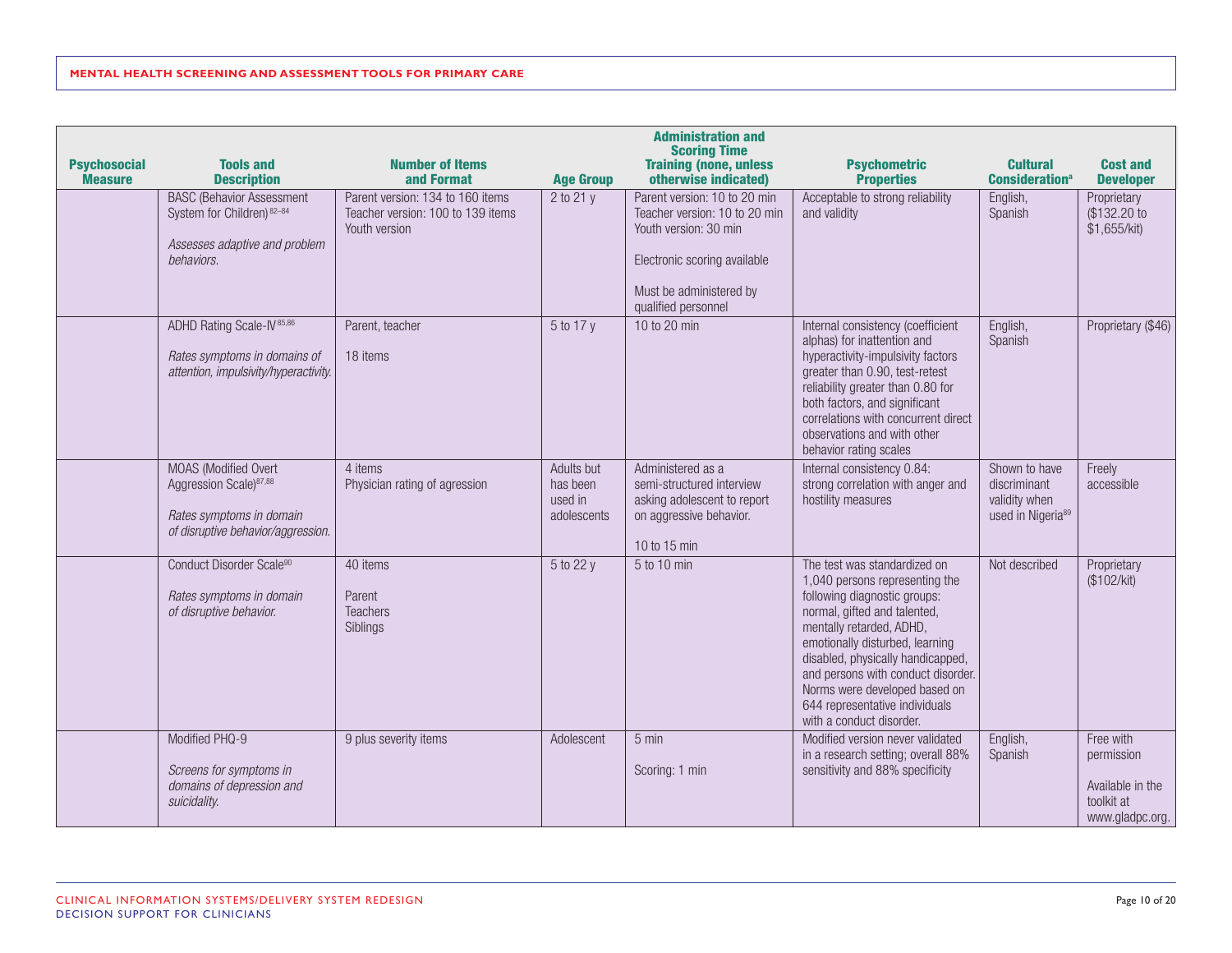|                                       |                                                                                                                                                                                                                                                         |                                                                                                                              |                  | <b>Administration and</b><br><b>Scoring Time</b>                                                                   |                                                                                                                                                                                                                                                                                      |                                                                                           |                                                                                                                        |
|---------------------------------------|---------------------------------------------------------------------------------------------------------------------------------------------------------------------------------------------------------------------------------------------------------|------------------------------------------------------------------------------------------------------------------------------|------------------|--------------------------------------------------------------------------------------------------------------------|--------------------------------------------------------------------------------------------------------------------------------------------------------------------------------------------------------------------------------------------------------------------------------------|-------------------------------------------------------------------------------------------|------------------------------------------------------------------------------------------------------------------------|
| <b>Psychosocial</b><br><b>Measure</b> | <b>Tools and</b><br><b>Description</b>                                                                                                                                                                                                                  | <b>Number of Items</b><br>and Format                                                                                         | <b>Age Group</b> | <b>Training (none, unless</b><br>otherwise indicated)                                                              | <b>Psychometric</b><br><b>Properties</b>                                                                                                                                                                                                                                             | <b>Cultural</b><br><b>Consideration</b> <sup>a</sup>                                      | <b>Cost and</b><br><b>Developer</b>                                                                                    |
|                                       | KADS (Kutcher Adolescent<br>Depression Scale)91-93<br>Screens for depression.                                                                                                                                                                           | 6, 11, or 16 items                                                                                                           | 12 to 17 y       | $5 \text{ min}$<br>Scoring: 1 min                                                                                  | Sensitivity: 92%<br>Specificity: 71%                                                                                                                                                                                                                                                 | Not described                                                                             | Free with<br>permission<br>Available at<br>www.teenmental<br>health.org                                                |
|                                       | CES-D (Center for<br>Epidemiological Studies-<br>Depression Scale)-modified<br>version for children and<br>adolescents94-99<br>Screens for depression,<br>emotional turmoil.                                                                            | 20 items                                                                                                                     | 6 to 17 y        | 5 to 10 min<br>Scores above 15 can be<br>indicative of significant levels<br>of depressive symptoms. <sup>88</sup> | Used in adult populations. Modified<br>version for children and<br>adolescents may not discriminate<br>well between depressed and<br>nondepressed adolescents.<br>Sensitivity: 71%<br>Specificity: 57%                                                                               | Mexican<br>adolescents,<br>French<br>English,<br>Spanish<br>Reading level:<br>sixth grade | Freely<br>accessible                                                                                                   |
|                                       | <b>DISC (Columbia Diagnostic</b><br>Interview Schedule for Children<br>Diagnostic Predictive Scales) <sup>100,101</sup><br>Computerized structure interview<br>(yes/no) elicits symptoms of 36<br>mental health disorders, applying<br>DSM-IV criteria. | 22 items (Last item is not scored.)<br>Youth self-administered<br>8-item abbreviated version available<br>through TeenScreen | 9 to 17 y        | Depends on items endorsed<br>Training needed                                                                       | Sensitivities and specificities<br>ranged from 80% to 100% for<br>nearly all diagnostic scales.<br>Positive predictive value was<br>generally high (0.4-0.7). Test-<br>retest reliabilities are good and<br>had intraclass correlation<br>coefficients ranging from 0.52 to<br>0.82. | Not described                                                                             | Free with<br>permission<br>Contact www.<br>TeenScreen.org<br>for a copy of the<br>8-item version.                      |
|                                       | CDI (Child Depression<br>Inventory) <sup>102</sup><br>Screens for depression.                                                                                                                                                                           | Parent: 17 items<br>Teacher: 12 items<br>Youth: 27 items<br>(Y Short-Form: 10 items)                                         | 7 to 17 y        | 5 to 10 min (27-item)                                                                                              | Internal consistency coefficients<br>range from 0.71 to 0.89 and the<br>test-retest coefficients range from<br>0.74 to 0.83.                                                                                                                                                         | English,<br>Spanish<br>Reading level:<br>first grade                                      | Proprietary<br>(\$250/kit)                                                                                             |
|                                       | <b>SMFQ (Short Mood and Feelings)</b><br>Questionnaire) <sup>103,104</sup><br>Screens for depression.                                                                                                                                                   | 13 items<br>Self-report (child and parent)                                                                                   | 8 to 16 y        | $<$ 5 min                                                                                                          | For combined parent and child<br>reports<br>Sensitivity: 70%<br>Specificity: 85%                                                                                                                                                                                                     | Not described                                                                             | Free with<br>permission.<br>Permission<br>information<br>available at http:<br>//devepi.duhs.<br>duke.edu/mfq.<br>html |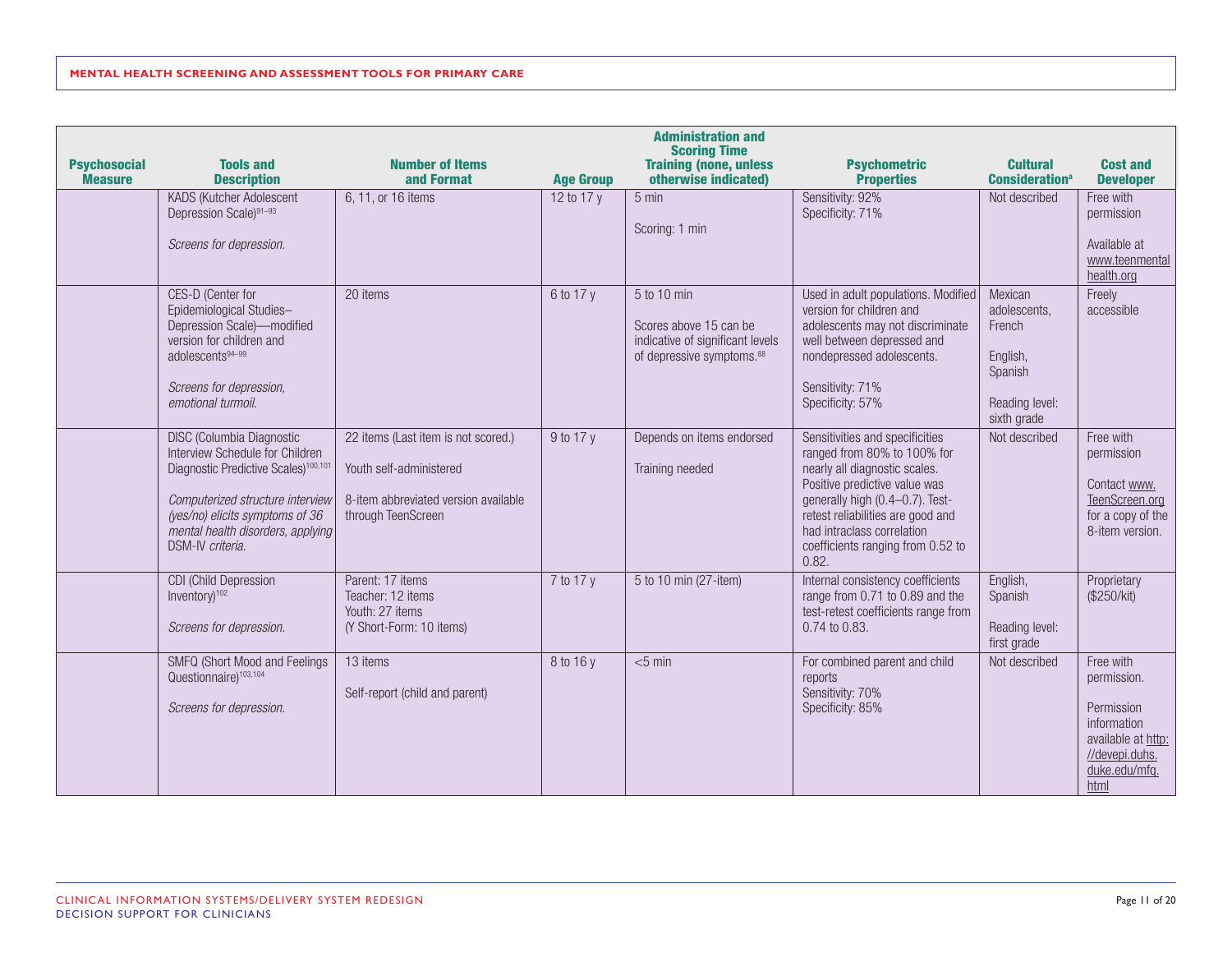| <b>Psychosocial</b> | <b>Tools and</b>                                                                                                                                                                                                                                  | <b>Number of Items</b>                                                                  |                                                  | <b>Administration and</b><br><b>Scoring Time</b><br><b>Training (none, unless</b> | <b>Psychometric</b>                                                                                                                                                                                                                             | <b>Cultural</b>                                      | <b>Cost and</b>                          |
|---------------------|---------------------------------------------------------------------------------------------------------------------------------------------------------------------------------------------------------------------------------------------------|-----------------------------------------------------------------------------------------|--------------------------------------------------|-----------------------------------------------------------------------------------|-------------------------------------------------------------------------------------------------------------------------------------------------------------------------------------------------------------------------------------------------|------------------------------------------------------|------------------------------------------|
| <b>Measure</b>      | <b>Description</b><br>PHQ-A (Patient Health<br>Questionnaire for Adolescents) <sup>105</sup><br>Screens for anxiety, eating<br>problems, mood problems, and<br>substance abuse.                                                                   | and Format<br>83 items<br>Self-report (adolescents)                                     | <b>Age Group</b><br>13 to 18 y                   | otherwise indicated)<br>Scoring: <5 min                                           | <b>Properties</b><br>Sensitivity: 75%<br>Specificity: 92%<br>Accuracy: 89%<br>Diagnostic agreement: 0.65<br>Properties considered acceptable<br>by US Preventive Services Task<br>Force to screen adolescents for<br>depression. <sup>106</sup> | <b>Consideration</b> <sup>a</sup><br>Not described   | <b>Developer</b><br>Freely<br>accessible |
|                     | PHQ-A Depression Screen<br>Screens for depression.                                                                                                                                                                                                | Abbreviated 9-item screen specifically<br>for depression                                | 12 to 18 y                                       | <5 min to complete and score                                                      | Not described                                                                                                                                                                                                                                   | Not described                                        | Free with<br>permission                  |
|                     | <b>BDI (Beck Depression</b><br>Inventory) <sup>107</sup><br>Assesses for depression.                                                                                                                                                              | 21 items<br>Self-administered or verbally<br>administered by a trained<br>administrator | $14 + y$                                         | 5 to 10 min<br>Training required                                                  | Sensitivity: 84%<br>Specificity: 81%                                                                                                                                                                                                            | English,<br>Spanish<br>Reading level:<br>sixth grade | Proprietary<br>(\$115/kit)               |
|                     | <b>BDI-FS (Becks Depression</b><br>Inventory-FastScreen) <sup>108</sup><br>Screens for depression.                                                                                                                                                | 7 items                                                                                 | $13 + y$                                         | $<$ 5 min                                                                         | Sensitivity: 91%<br>Specificity: 91%<br>Properties considered acceptable<br>by US Preventive Services Task<br>Force to screen adolescents for<br>depression. <sup>106</sup>                                                                     | Not described                                        | Propriety.<br>(\$99/kit)                 |
|                     | Spence Children's Anxiety<br>Scale <sup>109,110</sup><br>Assesses for anxiety. Subscales<br>include panic/agoraphobia,<br>social anxiety, separation anxiety,<br>generalized anxiety, obsessions/<br>compulsions, and fear of<br>physical injury. | Parent: 35 to 45<br>Student: 34 to 45                                                   | Parent: 2.5<br>to $6.5y$<br>Student: 8 to<br>12y | 5 to 10 min                                                                       | Coefficient alpha: 0.9 to 0.92<br>Test-retest: 0.60 to 0.63<br>Normative data: Available for<br>males/females 8 to 19 y from<br>various countries (no US data<br>available)                                                                     | Available in a<br>variety of<br>languages            | Freely<br>accessible                     |
|                     | <b>SCARED (Self-Report for</b><br><b>Childhood Anxiety Related</b><br>Emotional Disorders) <sup>111,112</sup><br>Assesses for anxiety-but not<br>specifically OCD or PTSD.                                                                        | 41 items<br>Parent<br>Youth                                                             | $8 + y$                                          | 5 min<br>Scoring: 1 to 2 min                                                      | Coefficient alpha: 0.9                                                                                                                                                                                                                          | English                                              | Freely<br>accessible                     |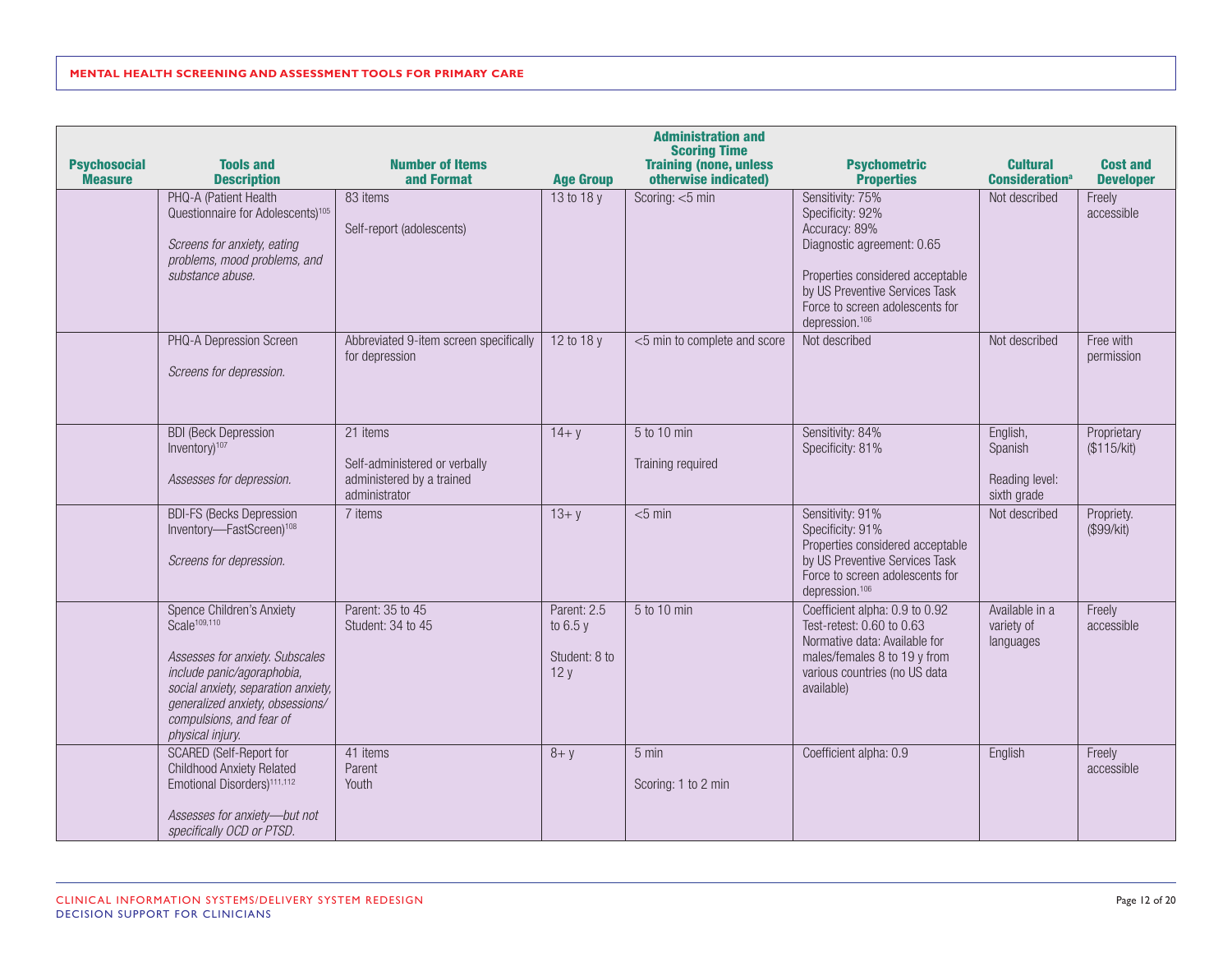| <b>Psychosocial</b><br><b>Measure</b> | <b>Tools and</b><br><b>Description</b>                                                                                                                                                                                                                                                                                                            | <b>Number of Items</b><br>and Format                                                                                     | <b>Age Group</b>              | <b>Administration and</b><br><b>Scoring Time</b><br><b>Training (none, unless</b><br>otherwise indicated) | <b>Psychometric</b><br><b>Properties</b>                                                                                                                                                                                                                                                                                                                                                                                                                               | <b>Cultural</b><br><b>Consideration</b> <sup>a</sup> | <b>Cost and</b><br><b>Developer</b>                                                       |
|---------------------------------------|---------------------------------------------------------------------------------------------------------------------------------------------------------------------------------------------------------------------------------------------------------------------------------------------------------------------------------------------------|--------------------------------------------------------------------------------------------------------------------------|-------------------------------|-----------------------------------------------------------------------------------------------------------|------------------------------------------------------------------------------------------------------------------------------------------------------------------------------------------------------------------------------------------------------------------------------------------------------------------------------------------------------------------------------------------------------------------------------------------------------------------------|------------------------------------------------------|-------------------------------------------------------------------------------------------|
|                                       | <b>CRIES</b> (Children's Revised<br>Impact of Event Scale) <sup>113,114</sup><br>Assesses impact of traumatic<br>events.                                                                                                                                                                                                                          | 13 items total<br>4 items measuring intrusion<br>4 items measuring avoidance<br>5 items measuring arousal<br>Self-report | 8 y and older<br>who can read |                                                                                                           | Cronbach alphas were as follows:<br>Intrusion: 0.70<br>Avoidance: 073<br>Arousal: 0.60<br><b>Total: 0.80</b><br>No validation studies against<br>independent clinical diagnosis<br>have been conducted. As a<br>screening, it is recommended that<br>the results from the Intrusion and<br>Avoidance scales only be used. A<br>sum of the scores on these 2<br>scales of 17 or more indicates a<br>high probability that the child will<br>obtain a diagnosis of PTSD. | Available in<br>several<br>languages                 | Freely<br>accessible.<br>Instructions and<br>forms available<br>at childrenand<br>war.org |
|                                       | <b>BRIEF (Behavior Rating Inventory</b><br>of Executive Function) <sup>115</sup><br>Assesses executive functioning<br>in the home and school<br>environments. Contributes to<br>evaluation of learning disabilities,<br>ADHD, traumatic brain injury, low<br>birth weight, Tourette disorder,<br>and pervasive developmental<br>disorders/autism. | 86 items<br>Parent<br>Teacher                                                                                            | 5 to 18 y                     | 10 to 15 min<br>Scoring: 15 to 20 min                                                                     | High internal consistency (alphas:<br>0.80 to 0.98); test-retest reliability<br>(Spearman's rho: 0.82 for parents<br>and 0.88 for teachers); and<br>moderate correlations between<br>teacher and parent ratings<br>(Spearman's rho: 0.32 to 0.34)                                                                                                                                                                                                                      | Not described                                        | Proprietary<br>(\$230 to<br>\$385/kit)                                                    |
|                                       | <b>BITSEA</b> (Brief Infant Toddler<br>Social Emotional<br>Assessment) <sup>116,117</sup><br>Screens for social-emotional<br>problems in young children.                                                                                                                                                                                          | 42 items<br>Parent report<br>Child care report                                                                           | 12 to 36 mo                   | 7 to 10 min                                                                                               | Nationally standardized on 100<br>children. Excellent test-retest<br>reliability. Detected 85% to 90%<br>CBCL.                                                                                                                                                                                                                                                                                                                                                         | English,<br>Spanish                                  | Proprietary<br>(\$108.60/kit)                                                             |
| <b>Diagnostic Tests</b>               | CHADIS-DSM <sup>118</sup><br>Assesses broadly for mental<br>health symptoms and problems<br>in functioning.                                                                                                                                                                                                                                       | Electronic<br>Variable number of items depending<br>on response-46 entry followed by<br>algorithm                        | Birth on by<br>parent         | 18 to 48 min                                                                                              | DSM-PC based                                                                                                                                                                                                                                                                                                                                                                                                                                                           | English, some<br>Spanish                             | Proprietary<br>(Cost not<br>available)                                                    |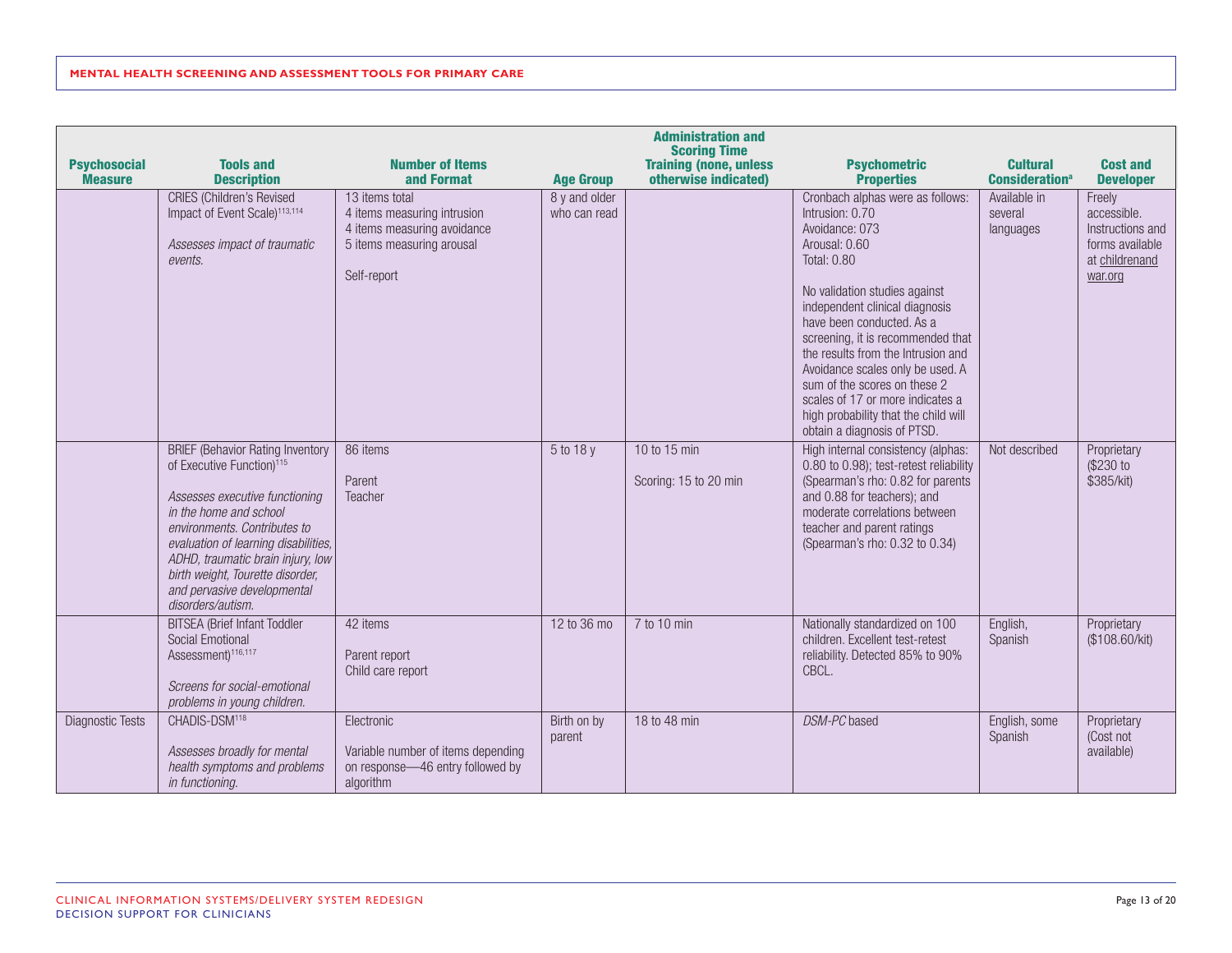|                                                                     |                                                                                                                                                                            |                                                                                                                                                  |                                                                                                                                                                              | <b>Administration and</b><br><b>Scoring Time</b>                                                                                                                                                                                                                                                                                         |                                                                                                                                                                            |                                                                    |                                                                                                                                    |  |  |  |
|---------------------------------------------------------------------|----------------------------------------------------------------------------------------------------------------------------------------------------------------------------|--------------------------------------------------------------------------------------------------------------------------------------------------|------------------------------------------------------------------------------------------------------------------------------------------------------------------------------|------------------------------------------------------------------------------------------------------------------------------------------------------------------------------------------------------------------------------------------------------------------------------------------------------------------------------------------|----------------------------------------------------------------------------------------------------------------------------------------------------------------------------|--------------------------------------------------------------------|------------------------------------------------------------------------------------------------------------------------------------|--|--|--|
| <b>Psychosocial</b><br><b>Measure</b>                               | <b>Tools and</b><br><b>Description</b>                                                                                                                                     | <b>Number of Items</b><br>and Format                                                                                                             | <b>Age Group</b>                                                                                                                                                             | <b>Training (none, unless</b><br>otherwise indicated)                                                                                                                                                                                                                                                                                    | <b>Psychometric</b><br><b>Properties</b>                                                                                                                                   | <b>Cultural</b><br><b>Consideration</b> <sup>a</sup>               | <b>Cost and</b><br><b>Developer</b>                                                                                                |  |  |  |
|                                                                     | DISC-IV (Diagnostic Interview<br>Schedule for Children) <sup>100,119</sup><br>Assesses for more than 30<br>diagnoses using DSM-IV,<br>DSM-III-R, and ICD-10 criteria.      | The DISC employs a branching-tree<br>question structure. Altogether, the<br>DISC-Y contains 2,930 questions (the<br>DISC-P contains a few more). | 6 to 18 y<br>2 versions:<br>DISC-P (for<br>parents of<br>children aged<br>6 to 17 y) and<br>the DISC-Y<br>(for direct<br>administration<br>to children<br>aged 9 to 17 $y$ ) | Administration time largely<br>depends on how many<br>symptoms are endorsed.<br>The DISC is scored using a<br>computer algorithm,<br>programmed in SAS.<br>Algorithms have been prepared<br>to score the parent and the<br>youth versions of the DISC<br>according to the symptom<br>criteria listed in the DSM-IV<br>diagnostic system. | Test-retest agreement with<br>DSM-IV Major Depression<br>criterion A was good (k: 0.79 for<br>parents, k: 0.67 for youths).                                                |                                                                    | There is a<br>charge for the<br>paper version<br>of the NIMH-<br><b>DISC-IV that</b><br>covers copying<br>and mailing<br>expenses. |  |  |  |
| <b>Collateral Information Tools (Algorithm Steps A12a, B2b, B9)</b> |                                                                                                                                                                            |                                                                                                                                                  |                                                                                                                                                                              |                                                                                                                                                                                                                                                                                                                                          |                                                                                                                                                                            |                                                                    |                                                                                                                                    |  |  |  |
| <b>Rating Scales</b>                                                | Vanderbilt <sup>73</sup>                                                                                                                                                   | See previous entry in table.                                                                                                                     |                                                                                                                                                                              |                                                                                                                                                                                                                                                                                                                                          |                                                                                                                                                                            |                                                                    |                                                                                                                                    |  |  |  |
|                                                                     | Conners <sup>74,75</sup>                                                                                                                                                   | See previous entry in table.                                                                                                                     |                                                                                                                                                                              |                                                                                                                                                                                                                                                                                                                                          |                                                                                                                                                                            |                                                                    |                                                                                                                                    |  |  |  |
|                                                                     | SNAP-IV-C <sup>76-78</sup>                                                                                                                                                 | See previous entry in table.                                                                                                                     |                                                                                                                                                                              |                                                                                                                                                                                                                                                                                                                                          |                                                                                                                                                                            |                                                                    |                                                                                                                                    |  |  |  |
|                                                                     | SWAN <sup>79-81</sup>                                                                                                                                                      | See previous entry in table.                                                                                                                     |                                                                                                                                                                              |                                                                                                                                                                                                                                                                                                                                          |                                                                                                                                                                            |                                                                    |                                                                                                                                    |  |  |  |
|                                                                     | BASC <sup>82-84</sup>                                                                                                                                                      | See previous entry in table.                                                                                                                     |                                                                                                                                                                              |                                                                                                                                                                                                                                                                                                                                          |                                                                                                                                                                            |                                                                    |                                                                                                                                    |  |  |  |
|                                                                     | ADHD Rating Scale-IV <sup>85,86</sup>                                                                                                                                      | See previous entry in table.                                                                                                                     |                                                                                                                                                                              |                                                                                                                                                                                                                                                                                                                                          |                                                                                                                                                                            |                                                                    |                                                                                                                                    |  |  |  |
|                                                                     | Conduct Disorder Scale90<br>Rates disruptive behaviors.                                                                                                                    | See previous entry in table.                                                                                                                     |                                                                                                                                                                              |                                                                                                                                                                                                                                                                                                                                          |                                                                                                                                                                            |                                                                    |                                                                                                                                    |  |  |  |
|                                                                     | <b>Disruptive Behavior Rating</b><br>Scale <sup>120</sup><br>Rates symptoms in domains of<br>oppositional/defiant behaviors,<br>inattention, impulsivity/<br>overactivity. | 45 items<br>Parent/teacher                                                                                                                       | $5$ to 10 y                                                                                                                                                                  | 5 to 10 min                                                                                                                                                                                                                                                                                                                              | Test-retest: 0.68 to 0.92<br>Inter-rater reliability: not assessed<br>Internal consistency: 0.72 to 0.95<br>Criterion validity was assessed and<br>found to be acceptable. | Limited,<br>Caucasian.<br>other-sample<br>from central<br>Virginia | Freely<br>accessible                                                                                                               |  |  |  |
|                                                                     | Early Childhood Screening<br>Assessment <sup>20</sup>                                                                                                                      | See previous entry in table.                                                                                                                     |                                                                                                                                                                              |                                                                                                                                                                                                                                                                                                                                          |                                                                                                                                                                            |                                                                    |                                                                                                                                    |  |  |  |
|                                                                     | <b>BITSEA</b> <sup>116,117</sup>                                                                                                                                           | See previous entry in table.                                                                                                                     |                                                                                                                                                                              |                                                                                                                                                                                                                                                                                                                                          |                                                                                                                                                                            |                                                                    |                                                                                                                                    |  |  |  |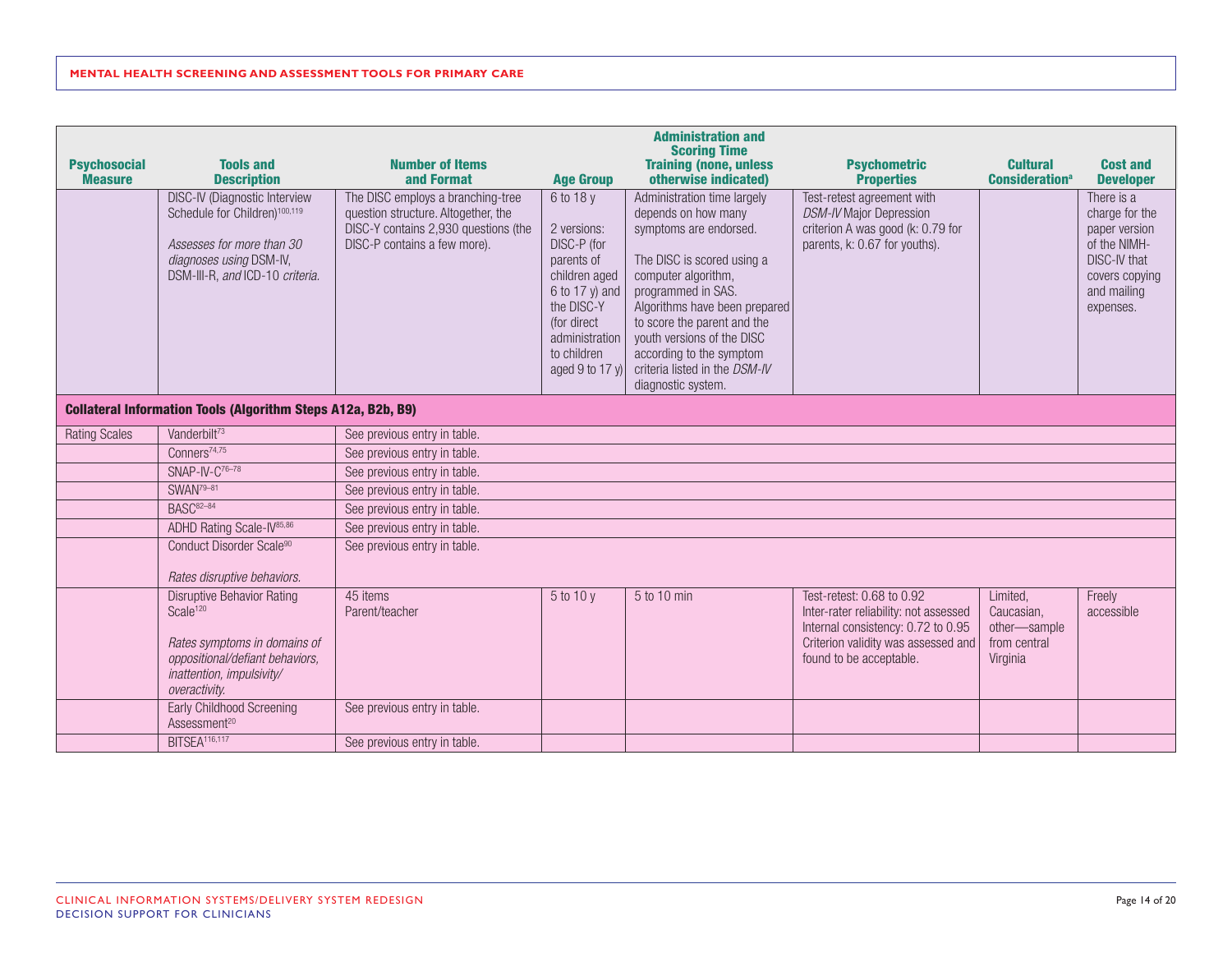| <b>Psychosocial</b><br><b>Measure</b> | <b>Tools and</b><br><b>Description</b>                                                                                                                                                                               | <b>Number of Items</b><br>and Format    | <b>Age Group</b> | <b>Administration and</b><br><b>Scoring Time</b><br><b>Training (none, unless</b><br>otherwise indicated) | <b>Psychometric</b><br><b>Properties</b>                                          | <b>Cultural</b><br><b>Consideration</b> <sup>a</sup> | <b>Cost and</b><br><b>Developer</b>                                                     |
|---------------------------------------|----------------------------------------------------------------------------------------------------------------------------------------------------------------------------------------------------------------------|-----------------------------------------|------------------|-----------------------------------------------------------------------------------------------------------|-----------------------------------------------------------------------------------|------------------------------------------------------|-----------------------------------------------------------------------------------------|
|                                       | C-TRF (Caregiver-Teacher Report   99 items<br>$Form$ <sup>121</sup><br>Assesses for emotionally<br>reactive, anxious/depressed,<br>somatic complaints, withdrawn,<br>attention problems, and<br>aggressive behavior. | Child care providers<br><b>Teachers</b> | 1.5 to 5 $y$     | Hand and computer scoring                                                                                 | Normed on 1,192 children.<br>Consistent with <i>DSM</i> diagnostic<br>catagories. | English                                              | Proprietary<br>(\$160/kit for<br>hand scoring;<br>\$295/kit for<br>computer<br>scoring) |

AAP, American Academy of Pediatrics; MCHB, Maternal and Child Health Bureau; NA, not applicable; PPV, positive predictive value; NPV, negative predictive value; ROC, receiver operator curve; DSM-IV, Diagnostic and Statisti Disorders, Fourth Edition; ADHD, attention-deficit/hyperactivity disorder; ODD, oppositional-defian disorder; CD, conduct disorder; OCD, obsessive-compulsive disorder; PTSD, post-traumatic stress disorder; DSM-III-R, Diagn *Manual of Mental Disorders, Third Edition, Revised; ICD-10, International Classification of Diseases, 10th Edition.*

<sup>a</sup>A good overview of cultural competence in the mental health is provided by *Cultural Competency: A Practical Guide for Mental Health Service Providers*, published by the Hogg Foundation for Mental Health at the Universi (www.hogg.utexas.edu/PDF/Saldana.pdf).

<sup>b</sup>Screening tool designed for large-scale screening; easily administered, scored, and interpreted.

## **References**

- 1. American Academy of Pediatrics Council on Children With Disabilities, Section on Developmental and Behavioral Pediatrics, Bright Futures Steering Committee, Medical Home Initiatives for Children With Special Needs Project Advisory Committee. Identifying infants and young children with developmental disorders in the medical home: an algorithm for developmental screening and surveillance. *Pediatrics.* 2006;118:405–420
- 2. Barnes KE. *Preschool Screening: The Measurement and Prediction of Children At-Risk.* Springfield, IL: Charles C. Thomas; 1982
- 3. American Psychiatric Association Task Force on DSM-IV. *Diagnostic and Statistical Manual of Mental Disorders: DSM-IV-TR.* 4th ed. Text rev. Washington, DC: American Psychiatric Association; 2000
- 4. American Academy of Pediatrics Task Force on Mental Health. Algorithms to guide primary care clinicians in promoting mental health, identifying and addressing mental health and substance use concerns in pediatric primary care. *Pediatrics.* In press
- 5. Hagan JF, Shaw JS, Duncan PM, eds. *Bright Futures: Guidelines for Health Supervision of Infants, Children, and Adolescents.* 3rd ed. Elk Grove Village, IL: American Academy of Pediatrics; 2008
- 6. Guidelines for Adolescent Preventive Services (GAPS). American Medical Association Web site. Available at: [http://www.ama-assn.org/ama/pub/physician-resources/](http://www.ama-assn.org/ama/pub/physician-resources/public-health/promoting-healthy-lifestyles/adolescent-health/guidelines-adolescent-preventive-services.page) [public-health/promoting-healthy-lifestyles/adolescent](http://www.ama-assn.org/ama/pub/physician-resources/public-health/promoting-healthy-lifestyles/adolescent-health/guidelines-adolescent-preventive-services.page)[health/guidelines-adolescent-preventive-services.page](http://www.ama-assn.org/ama/pub/physician-resources/public-health/promoting-healthy-lifestyles/adolescent-health/guidelines-adolescent-preventive-services.page). Accessed January 6, 2012
- 7. Goldenring JM, Cohen E. Getting into adolescent heads. *Contemp Pediatr.* 1988;5:75–90
- 8. Stashwick C. When you suspect an eating disorder. *Contemp Pediatr.* 1996;13:124–153
- 9. Goldenring JM, Rosen DS. Getting into adolescent heads: an essential update. *Contemp Pediatr.* 2004;21:64–90
- 10. Jellinek MS, Bishop SJ, Murphy JM, Biederman J, Rosenbaum JF. Screening for dysfunction in the children of outpatients at a psychopharmacology clinic. *Am J Psychiatry.* 1991;148:1031–1036
- 11. Jellinek MS, Murphy JM, Little M, Pagano ME, Comer DM, Kelleher KJ. Use of the Pediatric Symptom Checklist to screen for psychosocial problems in pediatric primary care: a national feasibility study. *Arch Pediatr Adolesc Med.* 1999;153:254–260
- 12. Gardner W, Lucas A, Kolko DJ, Campo JV. Comparison of the PSC-17 and alternative mental health screens in an at-risk primary care sample. *J Am Acad Child Adolesc Psychiatry.* 2007;46:611–618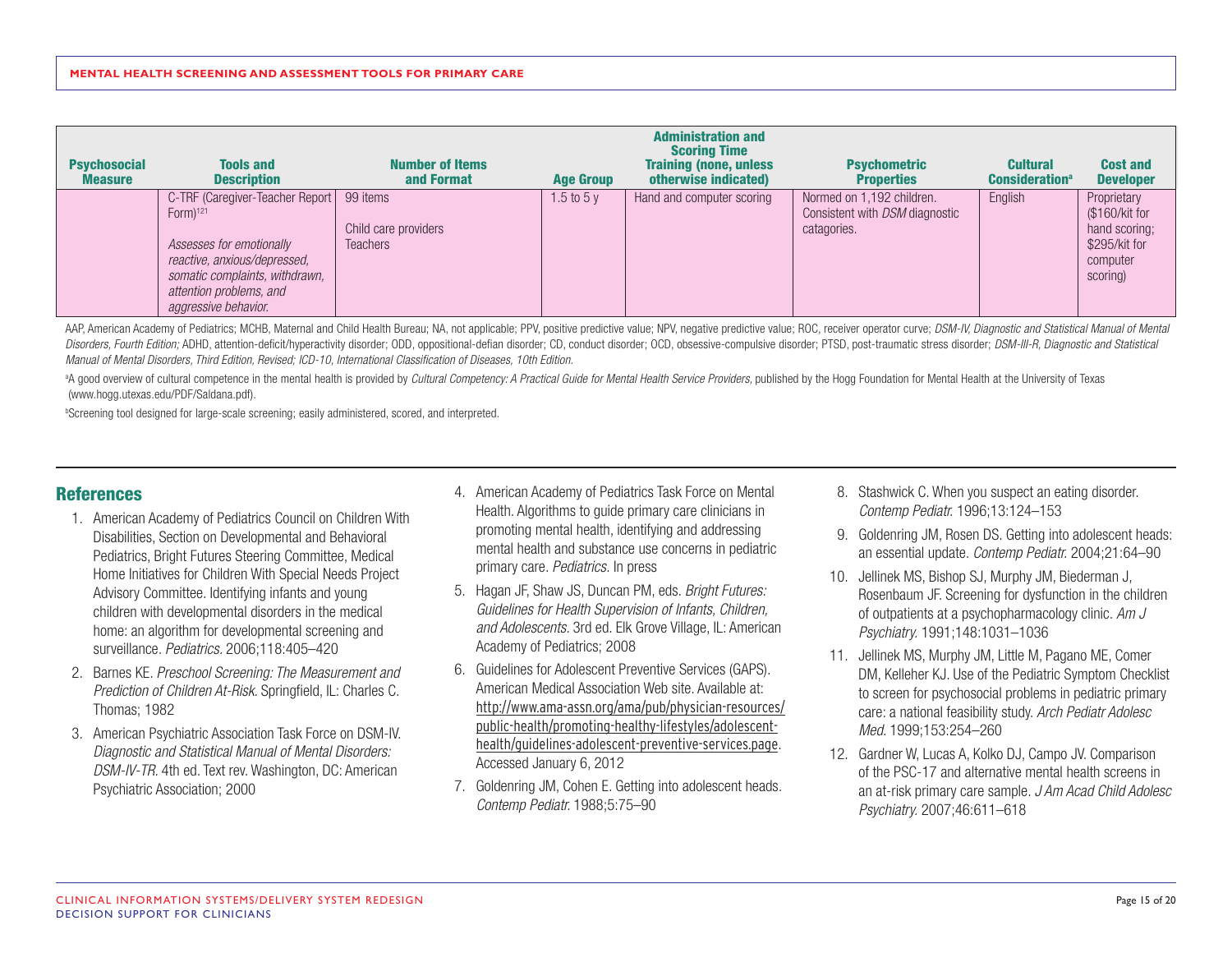- 13. Hacker KA, Myagmarjav E, Harris V, Suglia SF, Weidner D, Link D. Mental health screening in pediatric practice: factors related to positive screens and the contribution of parental/personal concern. *Pediatrics.* 2006;118:1896– 1906
- 14. Pediatric Symptom Checklist. Massachusetts General Hospital Web site. Available at: [http://www2.massgeneral.](http://www2.massgeneral.org/allpsych/psc/psc_home.htm) [org/allpsych/psc/psc\\_home.htm](http://www2.massgeneral.org/allpsych/psc/psc_home.htm). Accessed January 20, 2010
- 15. Pediatric Symptom Checklist. Minnesota Department of Health Web site. Available at: [http://www.health.state.](http://www.health.state.mn.us/divs/fh/mch/devscrn/instr/psc.html) [mn.us/divs/fh/mch/devscrn/instr/psc.html](http://www.health.state.mn.us/divs/fh/mch/devscrn/instr/psc.html). Accessed January 20, 2010
- 16. Goodman R, Ford T, Simmons H, Gatward R, Meltzer H. Using the Strengths and Difficulties Questionnaire (SDQ) to screen for child psychiatric disorders in a community sample. *Br J Psychiatry.* 2000;177:534–539
- 17. Nijenhuis ER, Spinhoven P, van Dyck R, van der Hart O, Vanderlinden J. The development of the Somatoform Dissociation Questionnaire (SDQ-5) as a screening instrument for dissociative disorders. *Acta Psychiatr Scand.* 1997;96:311–318
- 18. Nijenhuis ER, Spinhoven P, van Dyck R, van der Hart O, Vanderlinden J. Psychometric characteristics of the Somatoform Dissociation Questionnaire: a replication study. *Psychother Psychosom.* 1998;67:17–23
- 19. SDQ (Strengths & Difficulties Questionnaires). Youth in Mind Web site. Available at:<http://www.sdqinfo.org>. Accessed January 6, 2012
- 20. Gleason MM, Dickstein S, Zeanah CH. Recognizing young children in need of mental health assessment: development and preliminary validity of the Early Childhood Screening Assessment. *Infant Ment Health J.*  In press
- 21. Squires J, Bricker DD, Twombly E. *Ages & Stages Questionnaires: Social-Emotional (ASQ:SE). A Parent-Completed, Child-Monitoring System for Social-Emotional Behaviors.* Baltimore, MD: Paul H. Brookes Publishing Co, Inc; 2002
- 22. Knight JR, Shrier LA, Bravender TD, Farrell M, Vander Bilt J, Shaffer HJ. A new brief screen for adolescent substance abuse. *Arch Pediatr Adolesc Med.* 1999;153:591–596
- 23. Early Identification and Brief Intervention. International Center for Alcohol Policies Web site. Available at: [http://](http://www.icap.org/PolicyTools/ICAPBlueBook/BlueBookModules/18EarlyIdentificationandBriefIntervention/tabid/178/Default.aspx) [www.icap.org/PolicyTools/ICAPBlueBook/BlueBookModu](http://www.icap.org/PolicyTools/ICAPBlueBook/BlueBookModules/18EarlyIdentificationandBriefIntervention/tabid/178/Default.aspx) [les/18EarlyIdentificationandBriefIntervention/tabid/178/](http://www.icap.org/PolicyTools/ICAPBlueBook/BlueBookModules/18EarlyIdentificationandBriefIntervention/tabid/178/Default.aspx) [Default.aspx.](http://www.icap.org/PolicyTools/ICAPBlueBook/BlueBookModules/18EarlyIdentificationandBriefIntervention/tabid/178/Default.aspx) Accessed January 20, 2010
- 24. The CRAFFT Screening Tool. Center for Adolescent Substance Abuse Research Web site. Available at: [http://](http://www.ceasar-boston.org/CRAFFT/index.php) [www.ceasar-boston.org/CRAFFT/index.php.](http://www.ceasar-boston.org/CRAFFT/index.php) Accessed January 20, 2010
- 25. Cox JL, Holden JM, Sagovsky R. Detection of postnatal depression. Development of the 10-item Edinburgh Postnatal Depression Scale. *Br J Psychiatry.* 1987;150:782–786
- 26. Garcia-Esteve L, Ascaso C, Ojuel J, Navarro P. Validation of the Edinburgh Postnatal Depression Scale (EPDS) in Spanish mothers. *J Affect Disord.* 2003;75:71–76
- 27. Mazhari S, Nakhaee N. Validation of the Edinburgh Postnatal Depression Scale in an Iranian sample. *Arch Womens Ment Health.* 2007;10:293–297
- 28. Pollock JI, Manaseki-Holland S, Patel V. Detection of depression in women of child-bearing age in nonwestern cultures: a comparison of the Edinburgh Postnatal Depression Scale and the Self-Reporting Questionnaire-20 in Mongolia. *J Affect Disord.*  2006;92:267–271
- 29. Spek V, Nyklicek I, Cuijpers P, Pop V. Internet administration of the Edinburgh Depression Scale. *J Affect Disord.* 2008;106:301–305
- 30. Werrett J, Clifford C. Validation of the Punjabi version of the Edinburgh postnatal depression scale (EPDS). *Int J Nurs Stud.* 2006;43:227–236
- 31. Kemper KJ, Kelleher KJ. Family psychosocial screening: instruments and techniques. *Ambul Child Health*. 1996;1:325–339
- 32. Kroenke K, Spitzer RL, Williams JB. The PHQ-9: validity of a brief depression severity measure. *J Gen Intern Med.*  2001;16:606–613
- 33. Spitzer RL, Kroenke K, Williams JB. Validation and utility of a self-report version of PRIME-MD: the HQ Primary Care Study. Primary Care Evaluation of Mental Disorders. Patient Health Questionnaire. *JAMA.* 1999;282:1737– 1744
- 34. Kroenke K, Spitzer RL. The PHQ-9: a new depression and diagnostic severity measure. *Psychiatr Ann.*  2002;32:509–515
- 35. Kroenke K, Spitzer RL, Williams JB. The Patient Health Questionnaire-2: validity of a two-item depression screener. *Med Care.* 2003;41:1284–1292
- 36. Löwe B, Kroenke K, Gräfe K. Detecting and monitoring depression with a two-item questionnaire (PHQ-2). *J Psychosom Res.* 2005;58:163–171
- 37. McFarlane J, Parker B, Soeken K, Bullock L. Assessing for abuse during pregnancy. Severity and frequency of injuries and associated entry into prenatal care. *JAMA.*  1992;267:3176–3178
- 38. Ryan CE, Epstein NB, Keitner GI, Miller IW, Bishop DS. *Evaluating and Treating Families: The McMaster Approach.* New York, NY: Routledge; 2005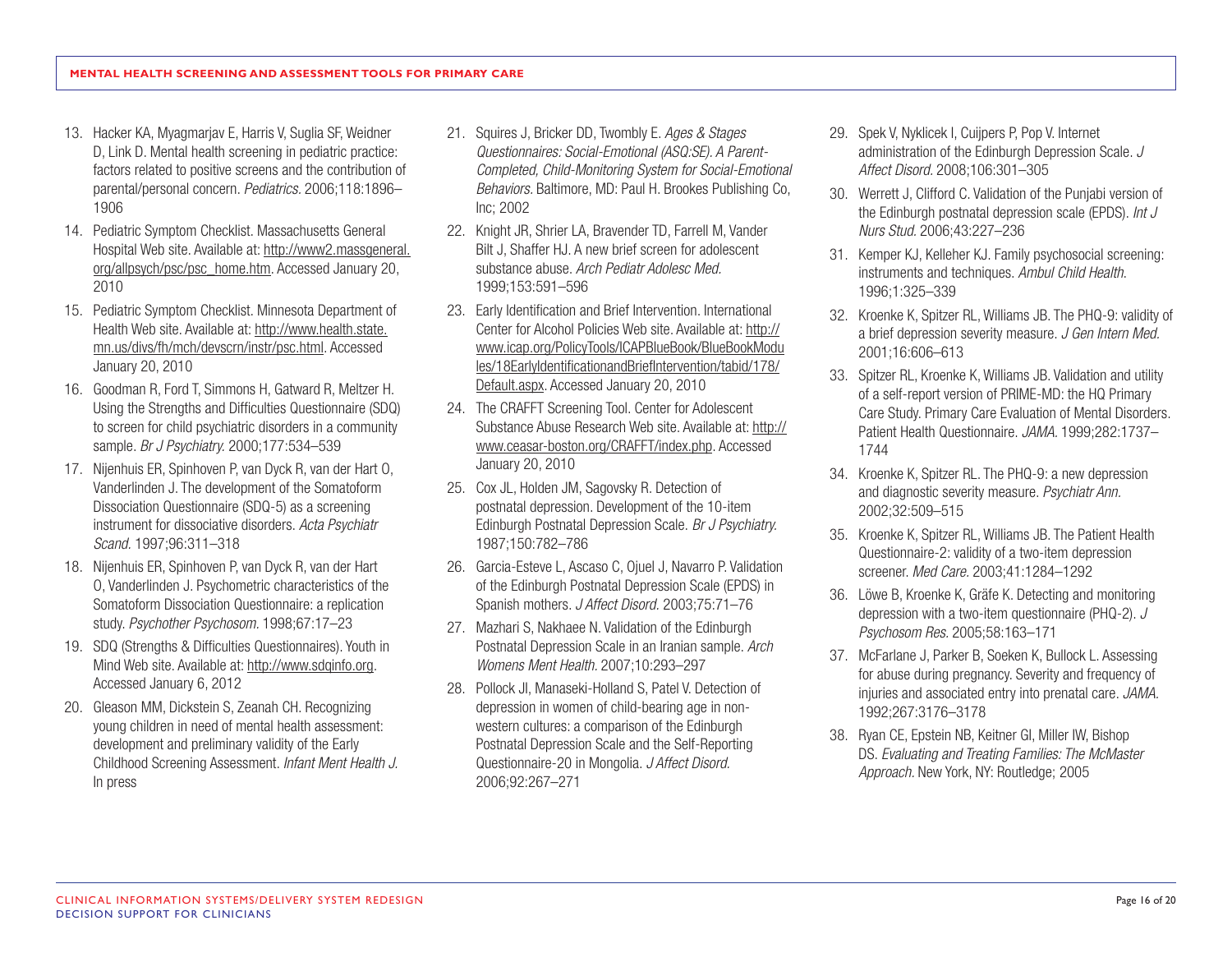- 39. Kabacoff RI, Miller IW, Bishop DS, Epstein NB, Keitner GI. A psychometric study of the McMaster Family Assessment Device in psychiatric, medical, and nonclinical samples. *J Fam Psychol.* 1990;3:431–439
- 40. Shek DTL. The General Functioning Scale of the Family Assessment Device: does it work with Chinese adolescents? *J Clin Psychol.* 2001;57:1503–1516
- 41. Miller IW, Epstein NB, Bishop DS, Keitner GI. The McMaster Family Assessment Device: reliability and validity. *J Marital Fam Ther.* 1985;11:345–356
- 42. Zimet GD, Powell SS, Farley GK, Werkman S, Berkoff KA. Psychometric characteristics of the Multidimensional Scale of Perceived Social Support. *J Pers Assess.* 1990;55:610–617
- 43. Dahlem NW, Zimet GD, Walker RR. The Multidimensional Scale of Perceived Social Support: a confirmation study. *J Clin Psychol.* 1991;47:756–761
- 44. Zimet GD, Dahlem NW, Zimet SG, Farley GK. The Multidimensional Scale of Perceived Social Support. *J Pers Assess.* 1988;52:30–41
- 45. Canty-Mitchell J, Zimet GD. Psychometric properties of the Multidimensional Scale of Perceived Social Support in urban adolescents. *Am J Community Psychol.* 2000;28:391–400
- 46. Cecil H, Stanley MA, Carrion PG, Swann A. Psychometric properties of the MSPSS and NOS in psychiatric outpatients. *J Clin Psychol.* 1995;51:593–602
- 47. Dubowitz H, Feigelman S, Lane W, et al. Screening for depression in an urban pediatric primary care clinic. *Pediatrics.* 2007;119:435–443
- 48. Kim J, Dubowitz H, Hudson-Martin E, Lane W. Comparison of 3 data collection methods for gathering sensitive and less sensitive information. *Ambul Pediatr.*  2008;8:255–260
- 49. Abidin RR. Parenting stress and the utilization of pediatric services. *Child Health Care.* 1983;11:70–73
- 50. Loyd BH, Abidin RR. Revision of the Parenting Stress Index. *J Pediatr Psychol.* 1985;10:169–177
- 51. Parenting Stress Index (PSI). 3rd ed. Psychological Assessment Resources, Inc Web site. Available at: [http://www4.parinc.com/Products/Product.](http://www4.parinc.com/Products/Product.aspx?ProductID=PSI) [aspx?ProductID=PSI](http://www4.parinc.com/Products/Product.aspx?ProductID=PSI). Accessed January 6, 2012
- 52. Stress Index for Parents of Adolescents (SIPA). Psychological Assessment Resources, Inc Web site. Available at: [http://www4.parinc.com/products/product.](http://www4.parinc.com/products/product.aspx?Productid=SIPA) [aspx?Productid=SIPA](http://www4.parinc.com/products/product.aspx?Productid=SIPA). Accessed January 6, 2012
- 53. Foa EB, Johnson KM, Feeny NC, Treadwell KR. The child PTSD Symptom Scale: a preliminary examination of its psychometric properties. *J Clin Child Psychol.* 2001;30:376–384
- 54. Profiles: Putting Assessments to Work. Understanding PTSD and the PDS Assessment. Pearson PsychCorp Web site. Available at: [http://pearsonassess.com/](http://pearsonassess.com/NR/rdonlyres/059634CE-8196-4004-8E75-33BF36595F66/0/ProFiles_PDS_understanding.pdf) [NR/rdonlyres/059634CE-8196-4004-8E75-](http://pearsonassess.com/NR/rdonlyres/059634CE-8196-4004-8E75-33BF36595F66/0/ProFiles_PDS_understanding.pdf) [33BF36595F66/0/ProFiles\\_PDS\\_understanding.pdf](http://pearsonassess.com/NR/rdonlyres/059634CE-8196-4004-8E75-33BF36595F66/0/ProFiles_PDS_understanding.pdf). Accessed January 20, 2010
- 55. University of California at Los Angeles Posttraumatic Stress Disorder Reaction Index (UCLA-PTSD RI). The International Society for Traumatic Stress Studies Web site. Available at: [http://www.istss.org/](http://www.istss.org/UCLAPosttraumaticStressDisorderReactionIndex.htm) [UCLAPosttraumaticStressDisorderReactionIndex.htm](http://www.istss.org/UCLAPosttraumaticStressDisorderReactionIndex.htm). Accessed January 20, 2010
- 56. Administration and Scoring of the UCLA PTSD Reaction Index for DSM-IV (Revision 1). National Child Traumatic Stress Network Web site. Available at: [http://www.](http://www.nctsnet.org/nctsn_assets/video/ptsdproducer_files/Default.htm) [nctsnet.org/nctsn\\_assets/video/ptsdproducer\\_files/](http://www.nctsnet.org/nctsn_assets/video/ptsdproducer_files/Default.htm) [Default.htm](http://www.nctsnet.org/nctsn_assets/video/ptsdproducer_files/Default.htm). Accessed January 20, 2010
- 57. Steinberg AM, Brymer MJ, Decker KB, Pynoos RS. The University of California at Los Angeles Post-traumatic Stress Disorder Reaction Index. *Curr Psychiatry Rep.* 2004;6:96–100
- 58. Laraque D, Jensen P, Schonfeld D. *Feelings Need Check Ups Too.* Elk Grove Village, IL: American Academy of Pediatrics. Available at: [http://www.pedialink.org/media/](http://www.pedialink.org/media/feelings) [feelings](http://www.pedialink.org/media/feelings). Accessed January 20, 2010
- 59. Briere J, Johnson K, Bissada A, et al. The Trauma Symptom Checklist for Young Children (TSCYC): reliability and association with abuse exposure in a multi-site study. *Child Abuse Negl.* 2001;25:1001–1014
- 60. Trauma Symptom Checklist for Children (TSCC). Psychological Assessment Resources, Inc. (PAR) Web site. Available at: [http://www4.parinc.com/products/](http://www4.parinc.com/products/product.aspx?Productid=TSCC) [product.aspx?Productid=TSCC.](http://www4.parinc.com/products/product.aspx?Productid=TSCC) Accessed January 6, 2012
- 61. Bird HR, Canino GJ, Davies M, et al. The Brief Impairment Scale (BIS): a multidimensional scale of functional impairment for children and adolescents. *J Am Acad Child Adolesc Psychiatry.* 2005;44:699–707
- 62. Bird HR, Gould MS, Staghezza BM. Patterns of diagnostic comorbidity in a community sample of children aged 9 through 16 years. *J Am Acad Child Adolesc Psychiatry.*  1993;32:361–368
- 63. Bird HR, Shaffer D, Fisher P, Gould MS. The Columbia Impairment Scale (CIS): pilot findings on a measure of global impairment for children and adolescents. *Int J Methods Psychiatr Res.* 1993;3:167–176
- 64. Brannan AM, Heflinger CA, Bickman L. The Caregiver Strain Questionnaire: measuring the impact on the family of living with a child with serious emotional disturbance. *J Emot Behav Disord.* 1997;5:212–222
- 65. Brannan AM, Heflinger CA. Distinguishing caregiver strain from psychological distress: modeling the relationship among child, family, and caregiver variables. *J Child Fam Stud.* 2001;10:405–418
- 66. Endicott J, Spitzer RL, Fleiss JL, Cohen J. The Global Assessment Scale. A procedure for measuring overall severity of psychiatric disturbance. *Arch Gen Psychiatry.*  1976;33:766–771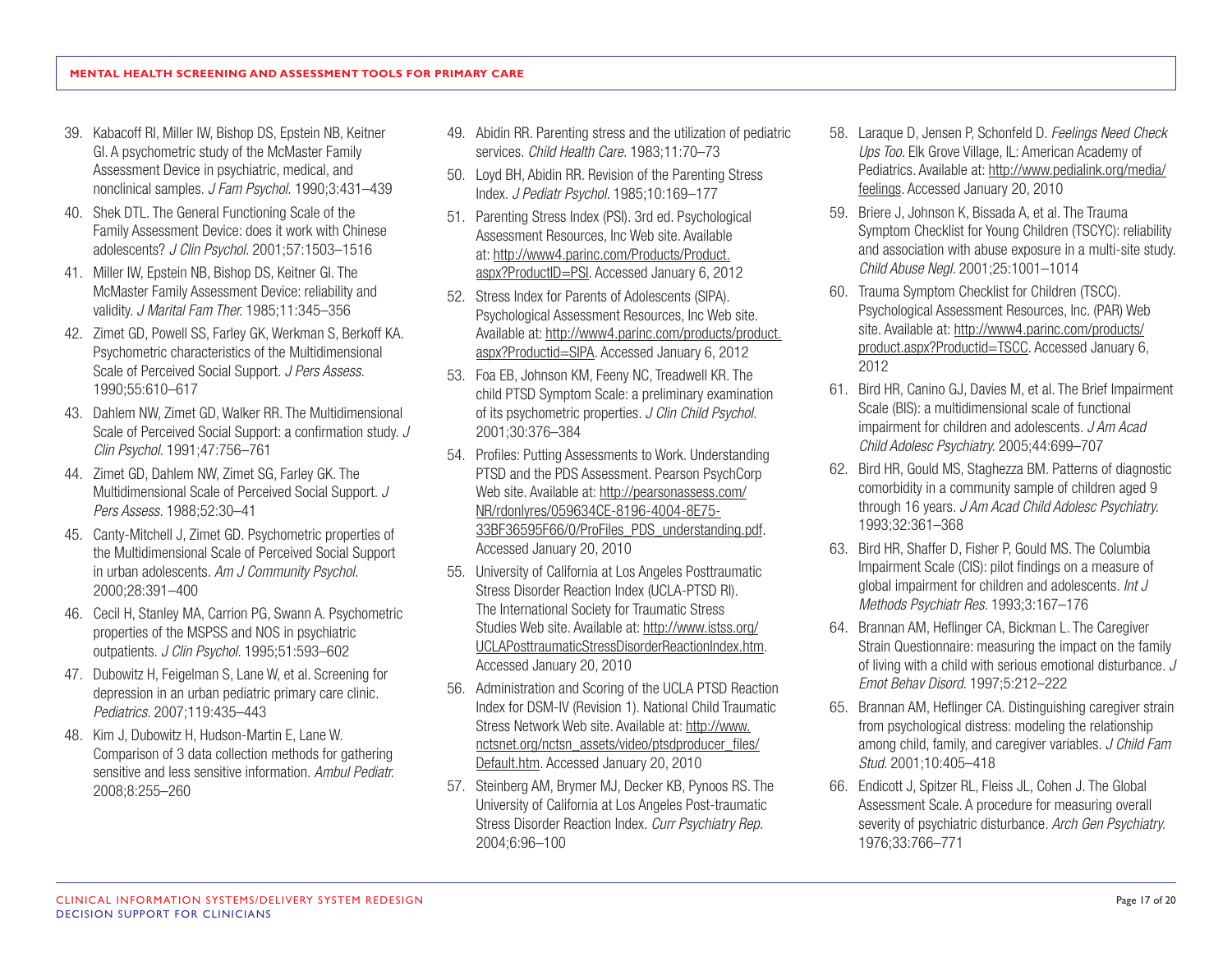- 67. Shaffer D, Gould MS, Brasic J, et al. A Children's Global Assessment Scale (CGAS). *Arch Gen Psychiatry.*  1983;40:1228–1231
- 68. Juhnke GA. The adapted-SAD PERSONS: a suicide assessment scale designed for use with children. *Elem Sch Guid Couns.* 1996;30:252–258
- 69. He XZ, Lyons JS, Heinemann AW. Modeling crisis decision-making for children in state custody. *Gen Hosp Psychiatry.* 2004;26:378–383
- 70. Achenbach TM. *Integrative Guide to the 1991 CBCL/4- 18, YSR, and TRF Profiles.* Burlington, VT: University of Vermont, Department of Psychiatry; 1991
- 71. Achenbach TM, Rescoria LA. ASEBA Child Behavior Checklist for Ages 1.5-5, and ASEBA Caregiver-Teacher Report Form for Ages 1.5-5 (CBCL 1.5-5, C-TRF). Psychological Assessment Resources, Inc. (PAR) Web site. Available at: [http://www4.parinc.com/products/](http://www4.parinc.com/products/product.aspx?Productid=CBCL-PS) [product.aspx?Productid=CBCL-PS.](http://www4.parinc.com/products/product.aspx?Productid=CBCL-PS) Accessed January 6, 2012
- 72. Achenbach TM, Rescoria LA. ASEBA Child Behavior Checklist for Ages 6-18, ASEBA Teacher's Report Form for Ages 6-18, and ASEBA Youth Self-Report for Ages 11-18 (CBCL 6-18, TRF 6-18, YSR 11-18). Psychological Assessment Resources, Inc. (PAR) Web site. Available at: [http://www4.parinc.com/products/product.](http://www4.parinc.com/products/product.aspx?Productid=CBCL-S) [aspx?Productid=CBCL-S.](http://www4.parinc.com/products/product.aspx?Productid=CBCL-S) Accessed January 6, 2012
- 73. Wolraich ML, Lambert W, Doffing MA, Bickman L, Simmons T, Worley K. Psychometric properties of the Vanderbilt ADHD diagnostic parent rating scale in a referred population. *J Pediatr Psychol.* 2003;28:559–567
- 74. Conners CK, Wells KC, Parker JD, Sitarenios G, Diamond JM, Powell JW. A new self-report scale for assessment of adolescent psychopathology: factor structure, reliability, validity, and diagnostic sensitivity. *J Abnorm Child Psychol.* 1997;25:487–497
- 75. Conners 3, Conners 3rd Edition. MHS Website. Available at: [http://www.mhs.com/product.aspx?gr=cli&prod=conn](http://www.mhs.com/product.aspx?gr=cli&prod=conners3&id=overview) [ers3&id=overview.](http://www.mhs.com/product.aspx?gr=cli&prod=conners3&id=overview) Accessed January 6, 2012
- 76. The SNAP-IV Teacher and Parent Rating Scale. ADHD.net Web site. Available at: [http://www.adhd.net/snap-iv-form.](http://www.adhd.net/snap-iv-form.pdf) [pdf](http://www.adhd.net/snap-iv-form.pdf). Accessed January 20, 2010
- 77. Scoring Instructions for the SNAP-IV-C Rating Scale. ADHD.net Web site. Available at: [http://www.adhd.net/](http://www.adhd.net/snap-iv-instructions.pdf) [snap-iv-instructions.pdf.](http://www.adhd.net/snap-iv-instructions.pdf) Accessed January 20, 2010
- 78. Bussing R, Fernandez M, Harwood M, et al. Parent and Teacher SNAP-IV ratings of attention deficit/ hyperactivity disorder symptoms. Psychometric properties and normative ratings from a school district sample. *Assessment.* 2008;15:317–328
- 79. The SWAN Rating Scale. ADHD.net Web site. Available at: [http://www.adhd.net/SWAN\\_SCALE.pdf](http://www.adhd.net/SWAN_SCALE.pdf). Accessed January 20, 2010
- 80. Young DJ, Levy F, Martin NC, Hay DA. Attention deficit hyperactivity disorder: a Rasch analysis of the SWAN Rating Scale. *Child Psychiatry Hum Dev.* 2009;40:543– 559
- 81. Robaey P, Amre D, Schachar R, Simard L. French Version of the Strengths and Weaknesses of ADHD Symptoms and Normal Behaviors (SWAN-F) Questionnaire. *J Can Acad Child Adolesc Psychiatry.* 2007;16:80–89
- 82. BASC-2 (Behavior Assessment System for Children). 2nd ed. Pearson PsychCorp Web site. Available at: [http://pearsonassess.com/HAIWEB/Cultures/en-us/](http://pearsonassess.com/HAIWEB/Cultures/en-us/Productdetail.htm?Pid=PAa30000) [Productdetail.htm?Pid=PAa30000](http://pearsonassess.com/HAIWEB/Cultures/en-us/Productdetail.htm?Pid=PAa30000). Accessed January 6, 2012
- 83. Kamphaus RW, Reynolds CR, Hatcher NM, Kim S. Treatment planning and evaluation with the Behavior Assessment System for Children (BASC). In: Maruish ME, ed. *The Use of Psychological Testing for Treatment Planning and Outcomes Assessment.* Vol 2. 3rd ed. Instruments for Children and Adolescents. Mahwah, NJ: Lawrence Erlbaum; 2004:331–354
- 84. Sandoval J, Echandia A. Behavior assessment system for children. *J Sch Psychol.* 1994;32:419–425
- 85. DuPaul GJ, Power TJ, Anastopoulos AD, Reid R. *ADHD Rating Scale-IV - Checklists, Norms, and Clinical Interpretation.* New York, NY: Guilford Press; 1998
- 86. ADHD Rating Scale-IV Checklists, Norms, and Clinical Interpretations. A.D.D. WareHouse Web site. Available at: [http://www.addwarehouse.com/shopsite\\_sc/store/html/](http://www.addwarehouse.com/shopsite_sc/store/html/product52.html) [product52.html](http://www.addwarehouse.com/shopsite_sc/store/html/product52.html). Accessed January 6, 2012
- 87. Sorgi P, Ratey J, Knoedler DW, Markert RJ, Reichman M. Rating aggression in the clinical setting. A retrospective adaptation of the Overt Aggression Scale: preliminary results. *J Neuropsychiatry Clin Neurosci.* 1991;3:S52– S56
- 88. Kay SR, Wolkenfeld F, Murrill LM. Profiles of aggression among psychiatric patients: I. nature and prevalence. *J Nerv Ment Dis.* 1988;176:539–546
- 89. Chukwujekwu DC, Stanley PC. The Modified Overt Aggression Scale: how valid in this environment? *Niger J Med.* 2008;17:153–155
- 90. Gilliam JE. Conduct Disorder Scale (CDS). PRO-ED Inc. Web site. Available at: [http://www.proedinc.com/](http://www.proedinc.com/customer/productView.aspx?ID=2277) [customer/productView.aspx?ID=2277](http://www.proedinc.com/customer/productView.aspx?ID=2277). Accessed January 6, 2012
- 91. Brooks SJ, Krulewicz SP, Kutcher S. The Kutcher Adolescent Depression Scale: assessment of its evaluative properties over the course of an 8-week pediatric pharmacotherapy trial. *J Child Adolesc Psychopharmacol.* 2003;13:337–349
- 92. LeBlanc JC, Almudevar A, Brooks SJ, Kutcher S. Screening for adolescent depression: comparison of the Kutcher Adolescent Depression Scale with the Beck depression inventory. *J Child Adolesc Psychopharmacol.*  2002;12:113–126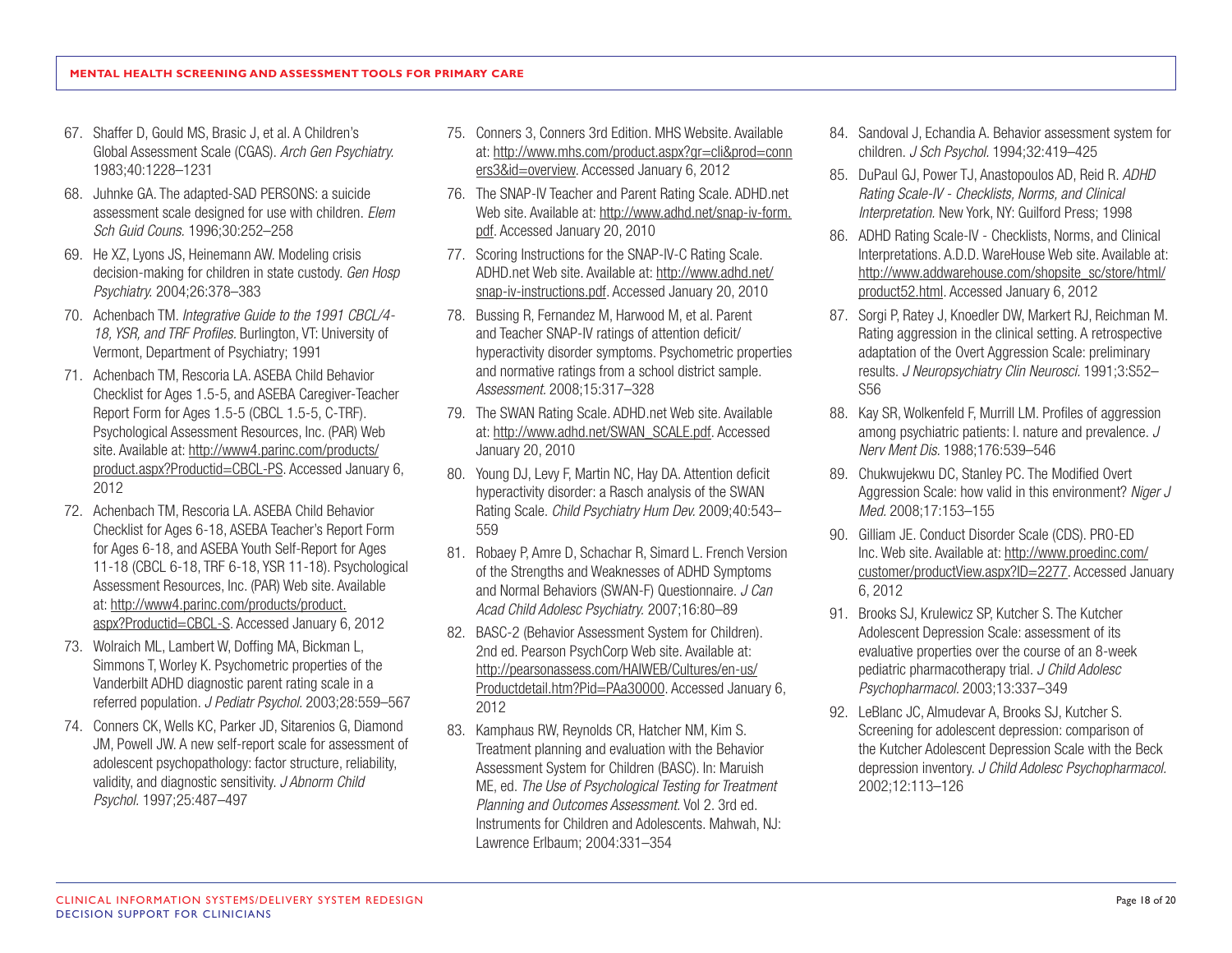- 93. Kutcher S. 6-ITEM Kutcher Adolescent Depression Scale: KADS-6. Canadian Psychiatric Research Foundation Web site. Available at: [http://cprf.ca/education/](http://cprf.ca/education/Openmind2006/6KADS.pdf) [Openmind2006/6KADS.pdf.](http://cprf.ca/education/Openmind2006/6KADS.pdf) Accessed January 20, 2010
- 94. Faulstich ME, Carey MP, Ruggiero L, Enyart P, Gresham F. Assessment of depression in childhood and adolescence: an evaluation of the Center for Epidemiological Studies Depression Scale for Children (CES-DC). *Am J Psychiatry.*  1986;143:1024–1027
- 95. Doerfler LA, Felner RD, Rowlison RT, Raley PA, Evans E. Depression in children and adolescents: a comparative analysis of the utility and construct validity of two assessment measures. *J Consult Clin Psychol.*  1988;56:769–772
- 96. Faulstich ME, Moore JR, Carey MP, Ruggiero L, Gresham F. Prevalence of DSM-III conduct and adjustment disorders for adolescent psychiatric inpatients. *Adolescence.* 1986;21:333–337
- 97. Garrison CZ, Addy CL, Jackson KL, McKeown RE, Waller JL. The CES-D as a screen for depression and other psychiatric disorders in adolescents. *J Am Acad Child Adolesc Psychiatry.* 1991;30:636–641
- 98. Weissman MM, Orvaschel H, Padian N. Children's symptom and social functioning self-report scales: comparison of mothers' and children's reports. *J Nerv Ment Dis.* 1980;168:736–740
- 99. Center for Epidemiological Studies Depression Scale for Children (CES-DC). In: Jellinek MS, Patel BP, Froehle MC, eds. *Bright Futures in Practice: Mental Health Vol. 2. Tool Kit.* Arlington, VA: National Center for Education in Maternal and Child Health; 2002:57–58. Available at: [http://www.brightfutures.org/mentalhealth/pdf/](http://www.brightfutures.org/mentalhealth/pdf/professionals/bridges/ces_dc.pdf) [professionals/bridges/ces\\_dc.pdf.](http://www.brightfutures.org/mentalhealth/pdf/professionals/bridges/ces_dc.pdf) Accessed January 20, 2010
- 100. Shaffer D, Fisher P, Lucas CP, Dulcan MK, Schwab-Stone ME. NIMH Diagnostic Interview Schedule for Children Version IV (NIMH DISC-IV): description, differences from previous versions, and reliability of some common diagnoses. *J Am Acad Child Adolesc Psychiatry.*  2000;39:28–38
- 101. Lucas CP, Zhang H, Fisher PW, et al. The DISC Predictive Scales (DPS): efficiently screening for diagnoses. *J Am Acad Child Adolesc Psychiatry.* 2001;40:443–449
- 102. Children's Depression Inventory (CDI). Pearson PsychCorp Web site. Available at: [http://pearsonassess.](http://pearsonassess.com/HAIWEB/Cultures/en-us/Productdetail.htm?Pid=015-8044-762) [com/HAIWEB/Cultures/en-us/Productdetail.](http://pearsonassess.com/HAIWEB/Cultures/en-us/Productdetail.htm?Pid=015-8044-762) [htm?Pid=015-8044-762.](http://pearsonassess.com/HAIWEB/Cultures/en-us/Productdetail.htm?Pid=015-8044-762) Accessed January 6, 2012
- 103. Angold A, Costello EJ, Messer SC, Pickles A. Development of a short questionnaire for use in epidemiological studies of depression in children and adolescents. *Int J Methods Psychiatr Res.* 1995;5:237–249
- 104. Messer SC, Angold, A, Costello EJ, et al. Development of a short questionnaire for use in epidemiological studies of depression in children and adolescents: factor composition and structure across development. *Int J Methods Psychiatr Res.* 1995;5:251–262
- 105. Johnson JG, Harris ES, Spitzer RL, Williams JB. The patient health questionnaire for adolescents: validation of an instrument for the assessment of mental disorders among adolescent primary care patients. *J Adolesc Health.* 2002;30:196–204
- 106. US Preventive Services Task Force. Screening and treatment for major depressive disorder in children and adolescents: US Preventive Services Task Force recommendation statement. *Pediatrics.* 2009;123:1223– 1228.
- 107. Steer RA, Kumar G, Beck JS, Beck AT. Evidence for the construct validities of the Beck Youth Inventories with child psychiatric outpatients. *Psychol Rep.* 2001;89:559– 565
- 108. BDI FastScreen for Medical Patients. Pearson Assessment and Information Web site. Available at: [http://](http://pearsonassess.com/haiweb/cultures/en-us/productdetail.htm?pid=015-8019-415) [pearsonassess.com/haiweb/cultures/en-us/productdetail.](http://pearsonassess.com/haiweb/cultures/en-us/productdetail.htm?pid=015-8019-415) [htm?pid=015-8019-415](http://pearsonassess.com/haiweb/cultures/en-us/productdetail.htm?pid=015-8019-415). Accessed January 6, 2012
- 109. Spence SH. Spence Children's Anxiety Scale Web site. Available at: <http://www.scaswebsite.com>. Accessed January 20, 2010
- 110. Spence SH, Barrett PM, Turner CM. Psychometric properties of the Spence Children's Anxiety Scale with young adolescents. *J Anxiety Disord.* 2003;17:605–625
- 111. Screen for Child Anxiety Related Disorders (SCARED) Child Version. Department of Psychiatry, University of Pittsburgh School of Medicine Research Web site. Available at: [http://www.wpic.pitt.edu/research/](http://www.wpic.pitt.edu/research/AssessmentTools/ChildAdolescent/ScaredChild-final.pdf) [AssessmentTools/ChildAdolescent/ScaredChild-final.pdf](http://www.wpic.pitt.edu/research/AssessmentTools/ChildAdolescent/ScaredChild-final.pdf). Accessed January 6, 2012
- 112. Screen for Child Anxiety Related Disorders (SCARED) Parent Version. Department of Psychiatry, University of Pittsburgh School of Medicine Research Web site. Available at: [http://www.wpic.pitt.edu/research/](http://www.wpic.pitt.edu/research/AssessmentTools/ChildAdolescent/ScaredParent-final.pdf) [AssessmentTools/ChildAdolescent/ScaredParent-final.](http://www.wpic.pitt.edu/research/AssessmentTools/ChildAdolescent/ScaredParent-final.pdf) [pdf](http://www.wpic.pitt.edu/research/AssessmentTools/ChildAdolescent/ScaredParent-final.pdf). Accessed January 6, 2012
- 113. Children's Revised Impact of Event Scale. Children and War Foundation Web site. Available at: http://www. childrenandwar.org/measures/children's-revised-impactof-event-scale-8-–-cries-8. Accessed January 6, 2012
- 114. Giannopoulou J, Dikaiakou A, Yule W. Cognitive– behavioural group intervention for PTSD symptoms in children following the Athens 1999 earthquake: a pilot study. *Clin Child Psychol Psychiatry.* 2006;11:543–553
- 115. Gioia GA, Isquith PK, Guy SC. Behavior Rating Inventory of Executive Function (BRIEF). Psychological Assessment Resources, Inc. (PAR) Web site. Available at: [http://www4.](http://www4.parinc.com/products/product.aspx?Productid=BRIEF) [parinc.com/products/product.aspx?Productid=BRIEF](http://www4.parinc.com/products/product.aspx?Productid=BRIEF). Accessed January 6, 2012